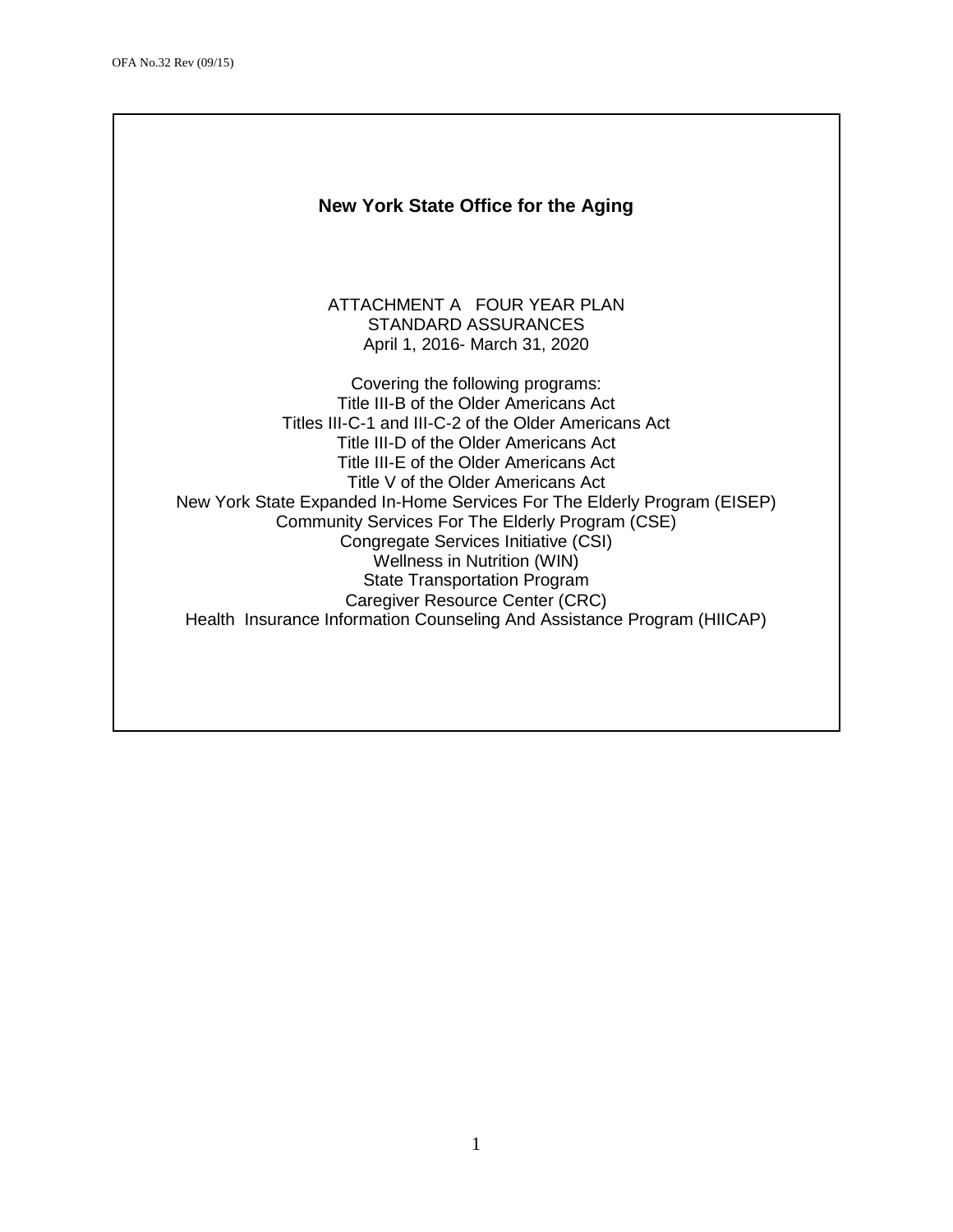# **Standard Assurances Applicable to All Programs**

1. **Statutes, Regulations, and Policies:** The area agency on aging (AAA) assures that all its activities under this Four Year Plan and Annual Implementation Plan (hereafter referred to as "Plan") shall conform with all applicable Federal, State, and Local laws, and with Federal and State regulations, and program standards and Program Instructions of the New York State Office for the Aging (NYSOFA) that apply to such activities.

### *Federal Statutes, Regulations, and Policies*

The Older Americans Act (OAA) of 1965, as amended *(42 U.S.C. 3001 et. seq.)* 2 CFR Part 200 *(Uniform Administrative Requirements, Cost Principles, and Audit Requirements for Federal Awards)* 2 CFR Part 230 *(Cost Principles for Non-Profit Organizations)* 2 CFR Part 376 *(Nonprocurement Debarment and Suspension)* 20 CFR Part 641 *(Provisions Governing the Senior Community Service Employment Program)* 29 CFR Part 37 *(Implementation of the Nondiscrimination and Equal Opportunity Provisions of the Workforce Investment Act of 1998)* 45 CFR Part 75 *(Uniform Administrative Requirements, Cost Principles, and Audit Requirements for HHS Awards)* 45 CFR Part 80 *(Nondiscrimination under Programs Receiving Federal Assistance Through the Department of Health of Health and Human Services Effectuation of Title VI of the Civil Rights Act of 1964)* 45 CFR Part 84 *(Nondiscrimination on the basis of Handicap)* 45 CFR Part 93 *(New Restrictions on Lobbying, see 91-PI-5 [1/24/91])* 45 CFR Part 1321, Subparts A-D *(Grants to State and Community Programs on Aging)* Age Discrimination in Employment Act of 1975, as amended *(29 U.S.C .621, et seq.)*  Americans with Disabilities Act of 1990 *(42 U.S.C. 12101, et seq.; see 92-PI-32 [8/4/92])* Civil Rights Act of 1964, Title VI, as amended *(42 U.S.C. 2000-d et. seq.)* Equal Employment Opportunity Act of 1972 *(42 U.S.C. 2000e, et seq.)* Equal Pay Act of 1963, as amended *(29 U.S.C. 206)* Hatch Act *(5 U.S.C. 1501, et seq.)* Home Energy Assistance Act of 1981, as amended *(42 U.S.C. 8601, et seq.)* Rehabilitation Act of 1973, Sec. 504 *(29 U.S.C. 794, Nondiscrimination)* Single Audit Act Amendments of 1996 *(31 U.S.C. 7501, et seq.)* Uniform Relocation and Assistance and Real Property Acquisitions Act of 1970 *(42 U.S.C. 4601 et seq.)* Office of Management and Budget (OMB): OMB Circular A-95 *(Clearinghouse Review)* OMB Circular A-102 *(Uniform Administrative Requirements for Grants and Cooperative Agreements with State and Local Governments)* OMB Circular A-122 *(Cost Principles for Non-profit Organizations)* OMB Circular A-133 *(Audits of State and Local Government and Non-Profit Organizations)* Federal Executive Order 11246, as Amended by Executive Order 11375 *(Affirmative Action*); as Amended by Executive Order 12086 *(Consolidation of Compliance Functions)*; and as Amended by Executive Order 13279 *(Equal Protection for Faith-Based and Community Organizations.)*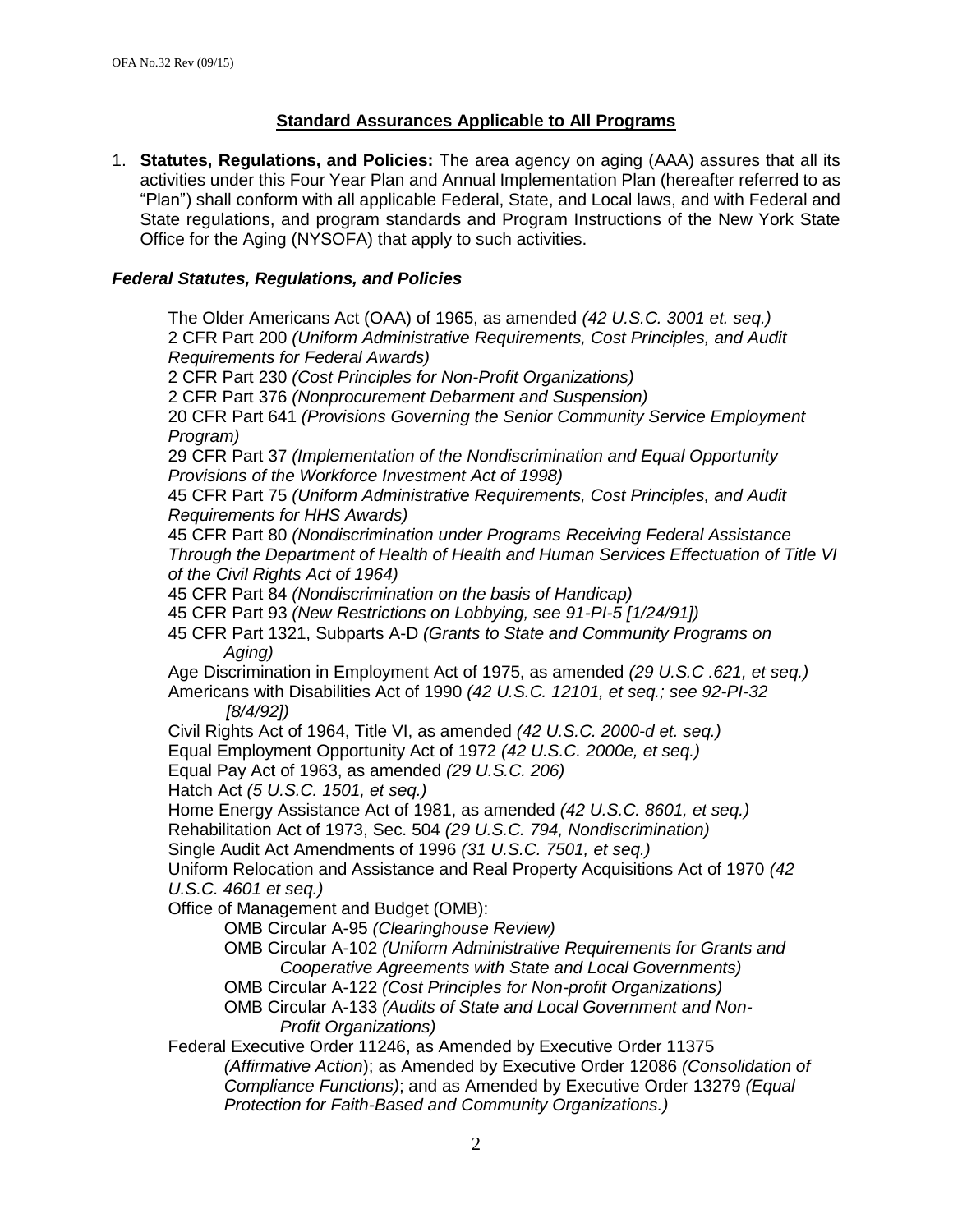Executive Order 13166 *(Improving Access to Services for Persons with Limited English Proficiency)* HHS Grants Policy Statement

#### **State Statutes, Regulations, and Policies**

New York State Elder Law New York State Office for the Aging Rules and Regulations *(9 NYCRR Parts 6651, 6652, 6653, 6654, 6655 and 6656)*  Executive Law, Article 15 *(State Human Rights Law Prohibiting Discrimination Based on* Race, Color, Creed, National Origin, Sex, Age, Disability, Sexual Orientation *and Other Factors)* Public Officers Law *(Defense and indemnification of representatives of the State Long-Term Care Ombudsman Program)* Executive Law, Article 7-A *(Registration and reporting provisions required of Charitable Organizations)* Expanded In-home Services for the Elderly (EISEP) Program Standards (87-PI-66 [10/21/87]) NYSOFA Nutrition Program Standards *(90-PI-26 [5/17/90])* Legal Assistance Standards *(94-PI-52 [12/29/94])* Equal Access to Services and Targeting Policy *(12-PI-08)*

- 2. **Program Implementation:** The AAA identified in this Plan has the authority and the responsibility for effective implementation of Titles III and V of the OAA, Community Services for the Elderly (CSE), Expanded In-Home Services for the Elderly Program (EISEP), Congregate Services Initiative (CSI), Wellness in Nutrition (WIN), , State Transportation Program, Health Insurance Information Counseling and Assistance Program (HIICAP), and Caregiver Resource Center (CRC) programs and to support Title VII and the State Long Term Care Ombudsman Program (LTCOP). This AAA agrees to carry out directly or through contractual or other agreements, programs in its planning and service area (PSA) as detailed in this Plan, and Title III-B, Title III-C, Title III-D, Title III-E, Title V (if applicable), EISEP, CSE, CSI, WIN, State Transportation Program, HIICAP, and CRC Applications for Funding (Applications).
- 3. **Changes to this Plan:** The AAA assures that it shall submit for approval to NYSOFA necessary documentation for changes, additions, or deletions to this approved Plan, and the Title III-B, Title III-C, Title III-D, Title III-E, Title V, EISEP, CSE, CSI, WIN, State Transportation Program, HIICAP, and CRC Applications.
- 4. **Utilization of Funding:** The AAA understands and agrees that it shall apply only for funds which are necessary to meet the specific needs of older adults within its PSA for the next year and understands that NYSOFA shall not award any funds which cannot be so utilized.

#### 5. **Approved Costs, Budget Modifications:**

A. **Expenditures:** The AAA agrees that expenditures shall be made only for authorized items of expense contained in the budget section of the approved Applications. Cost overruns up to \$1,000 or 10% (whichever is greater) for an individual budget category for authorized items of expense will be allowed as long as the total costs do not exceed the total amount of the grant. If and when expenditures in excess of \$1,000 for items not previously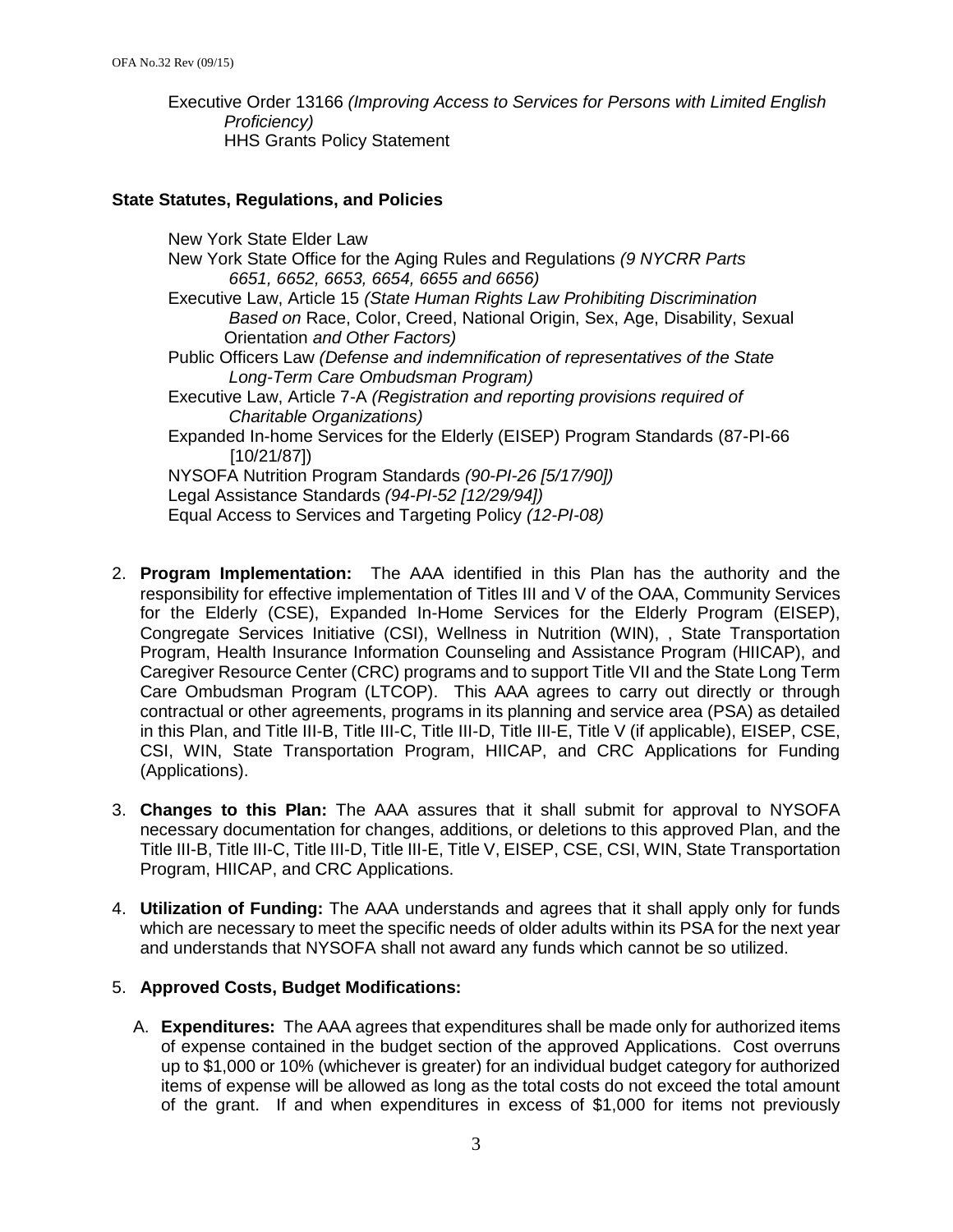budgeted (e.g., equipment, personnel or contractor items) become necessary, the AAA shall submit a written request to NYSOFA and await NYSOFA approval before making such expenditures. Also, if costs for an individual budget category will exceed the budgeted amount by more than \$1,000 or 10%, whichever is greater, a budget modification must be approved in writing by NYSOFA before these costs will be reimbursed. (See 05-PI-09 [6/15/05].)

- B. **Equipment Disposition:** If equipment costing \$1,000.00 or more is purchased with any Federal or State funds under this Plan, and the equipment is no longer needed for activities supported by such Programs, NYSOFA reserves the right to select a recipient for and approve the transfer to such recipient of such equipment, which must be used for services to older adults.
- 6. **Vouchering:** The AAA agrees that State Vouchers submitted for reimbursement of expenses incurred in the conduct of this Agreement will not include any expenses which have been, or will be, reimbursed from other sources (e.g., other Federal or State funds). The AAA shall file claims for all payments on a timely basis in accordance with procedures promulgated by NYSOFA. The AAA agrees to accept payments electronically as required by New York State for expenses incurred and will enroll in the OSC (Office of the State Comptroller) electronic payment program, unless a request for Exemption from Electronic Payment is approved by NYSOFA.
- 7. **Access to Records:** The AAA agrees to maintain appropriate programmatic and fiscal records for the programs included under this Plan. Such records must be retained for six years after final payment is made. Authorized representatives of the Administration for Community Living (ACL), the New York State Comptroller or his authorized representatives and staff of NYSOFA shall have access to and right to examine all books, documents, and all pertinent materials of the AAA related to the programs included under this Plan. In addition, the AAA shall provide access to other federal and state governmental agencies at the request of NYSOFA.
- 8. **Indemnification:** The AAA agrees to hold NYSOFA and the State of New York harmless and indemnify it from liability for actions the AAA takes under this Plan. In the event any claim is made or any action is brought against NYSOFA or the State of New York, arising out of negligent or careless acts or any neglect, fault or default of an employee, agent, independent contractor, trustee or volunteer of the AAA, either within or without the scope of his/her employment or scope of authority, or arising out of the AAA's negligent performance, NYSOFA shall have the right to withhold further payments for the purpose of set-off in sufficient sums to cover the claim or action and accompanying litigation costs. The rights and remedies of NYSOFA provided for in this Standard Assurance shall not be exclusive and are in addition to any other rights and remedies provided by law or under this Plan.
- 9. **Personal Client Information:** The AAA agrees that personal information relating to individuals who apply for or receive services pursuant to this Plan shall be kept confidential by the AAA and shared on a need-to-know basis only with AAA and contractor staff for purposes of providing programs and services. Such information can be shared with entities outside those involved in delivering programs and service only with the informed consent of the individual served or pursuant to a court order or when there is deemed to be actual and immediate danger to the health or welfare of the individual.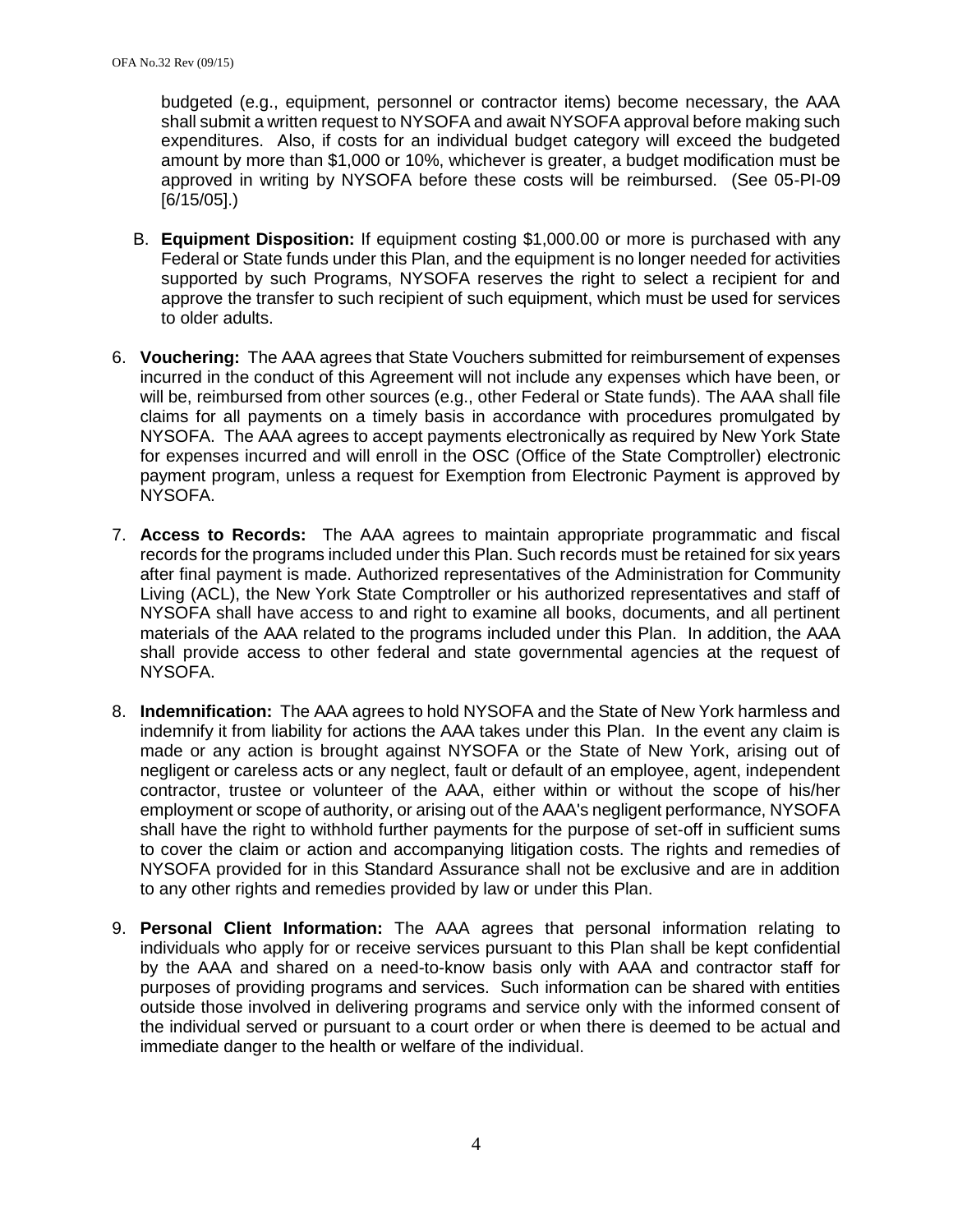### **10 Contracts**

### 10.1 **AAA Responsibilities for Contract administration**

- A. **Minority and Women Owned Business (M/WBE) Contracts**: The AAA assures that it will comply with all federal, state and local laws regarding opportunities for minority owned/operated and women owned/operated organizations.
- B. **Technical Assistance**: The AAA shall provide technical assistance and information in a timely manner to all contractors.
- C. **Contract Approval**: The AAA shall formally enter into contracts in accordance with the Contractor Roster contained in this Plan. All contracts shall be written in accordance with Federal, State and Local standards and a copy of the fully executed contract (including budgetary information) shall be forwarded to NYSOFA no later than thirty (30) days after the execution date of the contract. The AAA shall maintain contracts for all contractors as well as supporting documentation for all vouchers from contractors. The AAA when contracting with a business entity (rather than a non-profit organization) for the delivery of OAA and/or CSE services shall comply with the review process established by NYSOFA. All contracts must be accompanied by a completed Contract Transmittal Form, (see 96-PI-09 [2/15/96] and 97-PI-04 [1/29/97] for which references to "subcontractor" should be understood to be "contractor" for purposes of the AAA's contracts related to its AIP).
- D. **Contract Monitoring**: The AAA shall monitor its contractors to ensure that contractors perform in accordance with the requirements of federal, state and local laws, regulations and guidance documents (including AoA/ACL and NYSOFA Program Instructions, Technical Assistance Memoranda, and Information Memoranda) and this Plan and make expenditures only for authorized items of expense contained in the approved budgets. The AAA shall further ensure that if and when other than authorized expenditures become necessary, the contractor shall request and await AAA approval before incurring such expenditures. The AAA shall submit a copy of this revision to NYSOFA within 30 days of its effective date.
- E. **Funding Limitations**: The AAA may approve a contract that extends beyond the renewal date of an Application. In approving a contract beyond the renewal date of an Application, the AAA should not make a commitment that may exceed next year's annualized funding level, and the contract must state that it is contingent upon provision of funding to the AAA in the subsequent year.
- F. **Data and Programming**: The AAA assures that any service, product, report or other information generated by a computer or otherwise supplied under this Plan provided by the AAA to NYSOFA or other state or Federal agencies shall, when used in accordance with supplied documentation, be able to accurately process date/time data (including, but not limited to, calculating, comparing, and sequencing) transitions, including leap year calculations.

Any services or products purchased with funds under this Plan shall come with a warranty that those services shall be provided in an accurate and timely manner without interruption, failure or error due to inaccuracy of the service's or product's operations in processing date/time data (including but not limited to calculating, comparing, and sequencing) various date/time transitions including leap year calculations.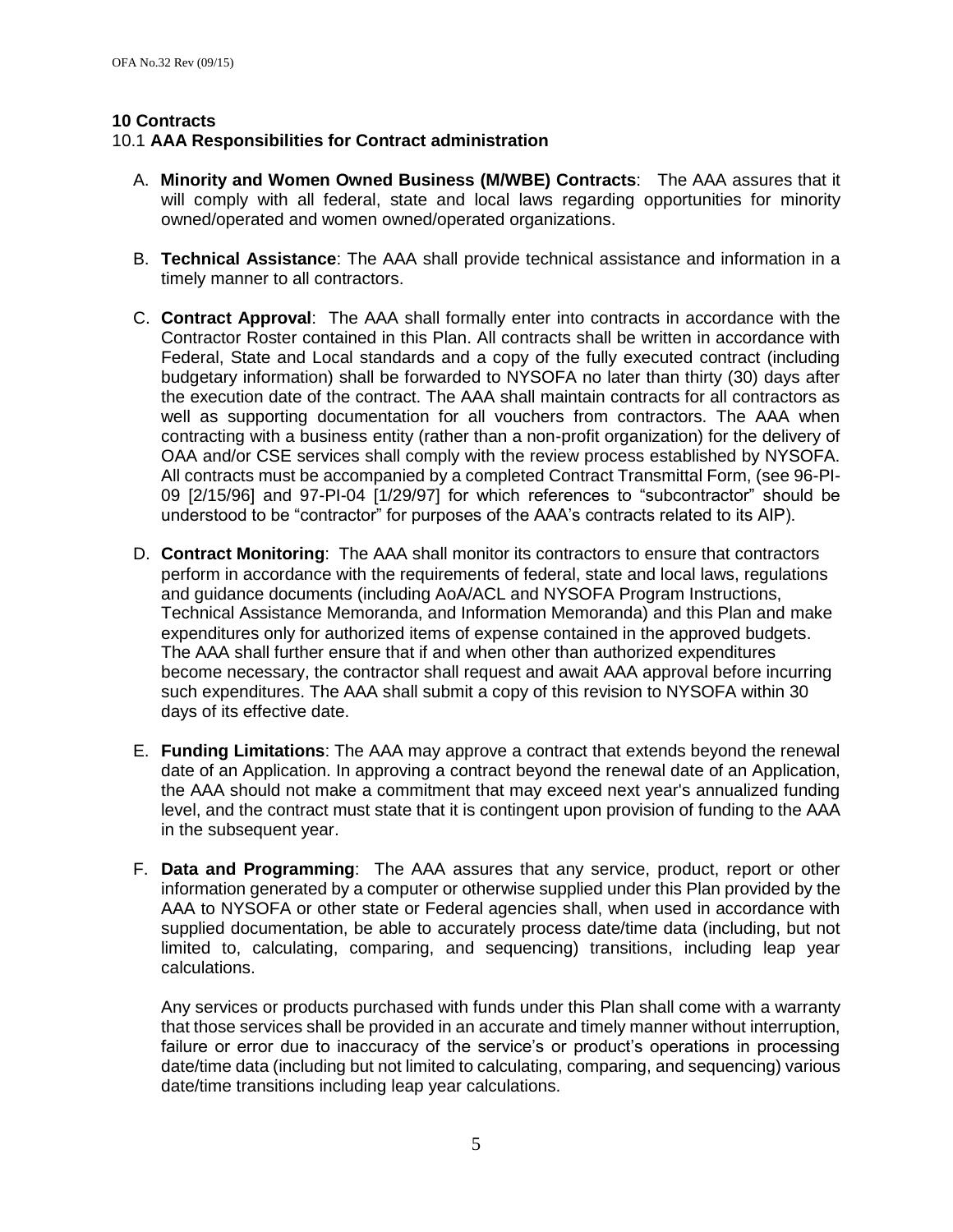The supplier of such services shall be responsible for damages resulting from any delays, errors or untimely performances resulting therefrom, including but not limited to the failure or untimely performance of such services.

- G. **Conformance with This Plan**: The AAA agrees that all contracts, including contractor's subcontracts, funded under this Plan shall contain a provision that the work will be performed in accordance with the terms of this Plan, and further agrees to make such Plan available to its contractor for such purposes.
- H. **Integrity and Public Purpose**: The AAA shall maintain the integrity and public purpose of services provided, and service providers, under the OAA in all contractual and commercial relationships.
- I. **Disclosure of Contractors and No Diminishment of Services**: The AAA shall:
	- 1) disclose to the Assistant Secretary of the AoA/ACL and the Director of the State agency:
		- a) the identity of each non-governmental entity with which such agency has a contract or commercial relationship relating to providing any service to older adults; and
		- b) the nature of such contract or such relationship;
	- 2) demonstrate that a loss or diminution in the quantity or quality of the services provided, or to be provided, under the OAA by the AAA has not resulted and will not result from such contract or such relationship; and
	- 3) demonstrate that the quantity or quality of the services to be provided under the OAA by the AAA will be enhanced as a result of such contract or such relationship.
- J. **Use of OAA Funds**: The AAA agrees that funds received under the OAA shall not be used to pay any part of a cost (including an administrative cost) incurred by it to carry out a contract or commercial relationship that is not carried out to implement the OAA.
- K. **Receipt of OAA Services**: The AAA agrees that preference in receiving services under the OAA shall not be given by such agency to particular older adults as a result of a contract or commercial relationship that is not carried out to implement the OAA.
- L. **Focal Points**: The AAA shall specify, in grants, contracts or agreements implementing the Plan, the identity of each focal point so designated.
- M. **AAA Funding Liability**: The AAA assures that its contracts with providers shall provide that all payments to be made thereunder are subject to the availability of Federal/State funds and the AAA shall have no liability under the contract beyond the amounts available under adopted Federal and State budgets.
- N. **Record Maintenance**: The AAA will require all contractors to maintain records and make reports in such form and containing such information as may be required by the AAA and NYSOFA. The AAA will require all contractors (including contractor's subcontractors) to maintain such accounts and documents as will permit expeditious determination to be made at any time of the status of award funds, including the disposition of all monies received from the AAA and the nature of all expenditures claimed against such funds.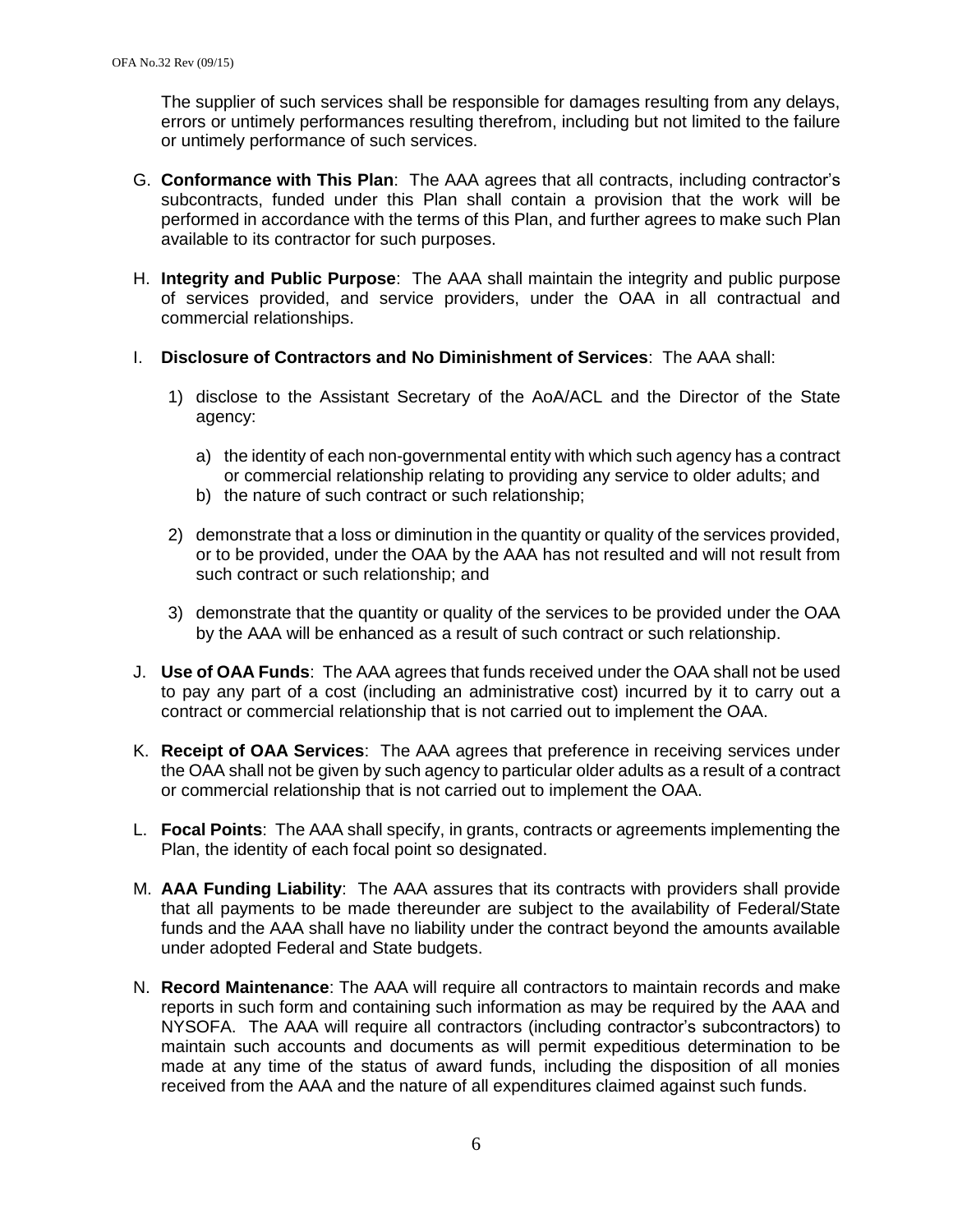O. **Targeting**: The AAA shall undertake a leadership role in assisting communities throughout the planning and service area to target resources from all appropriate sources to meet the needs of older persons with greatest economic or social need, with particular attention to low income minority individuals. Such activities may include location of services and specialization in the types of services must needed by these groups to meet this requirement. However, the area agency may not permit a grantee or contractor under this part to employ a means test for services funded under this part. For purposes of this assurance the term "means test" is defined as an eligibility determination for a program or for services based upon an individual's or family's income and/or assets.

# 10.2 **AAA Contract Requirements.**

- A. AAA assures that its contracts with providers of services shall include, and that its contractors will include in any subcontracts, the following provisions in addition to the provisions specified in B below:
	- 1) **Targeting.** The Contractor, to the extent it has discretion regarding to whom it will provide services, agrees to provide services to those unserved and underserved older adults in greatest social or economic need, particularly those who are low income, low income minorities, older adults with limited English proficiency, Native Americans, and frail/persons with disabilities and older adults residing in rural areas in accordance with their need for such services, and to meet specific objectives established by the AAA for providing services to the above groups within the PSA. The Contractor agrees to concentrate the services on older adults in the targeted populations identified by the AAA following the methods the AAA has established for complying with the targeting requirements under the OAA and the Equal Access and Targeting Policy issued by the New York State Office for the Aging
	- 2) **Language Access.** The Contractor shall inform persons with limited English proficiency of the availability of language assistance, free of charge, by providing written notice of such assistance in a manner designed to be understandable by Limited English proficiency persons at service locations and, at a minimum, have a telephonic interpretation service contract or similar community arrangement with a language interpretation services provider of their choice. The Contractor shall train staff that have contact with the public in the timely and appropriate use of these and other available language services.
	- 3) **Contributions.** The Contractor shall provide participants an opportunity to voluntarily contribute to the cost of the service received, as appropriate. The Contractor shall use all collected contributions to expand the service for which the contributions were given to supplement the funds received under the OAA.
	- 4) **Client Needs.** The Contractor shall assist participants in taking advantage of benefits under other programs.
	- 5) **Non-duplication.** The Contractor assures that the services it provides are coordinated and do not unnecessarily duplicate services provided by other sources.
- B. AAA assures that its contracts, and its contractor's subcontracts shall include the following provisions: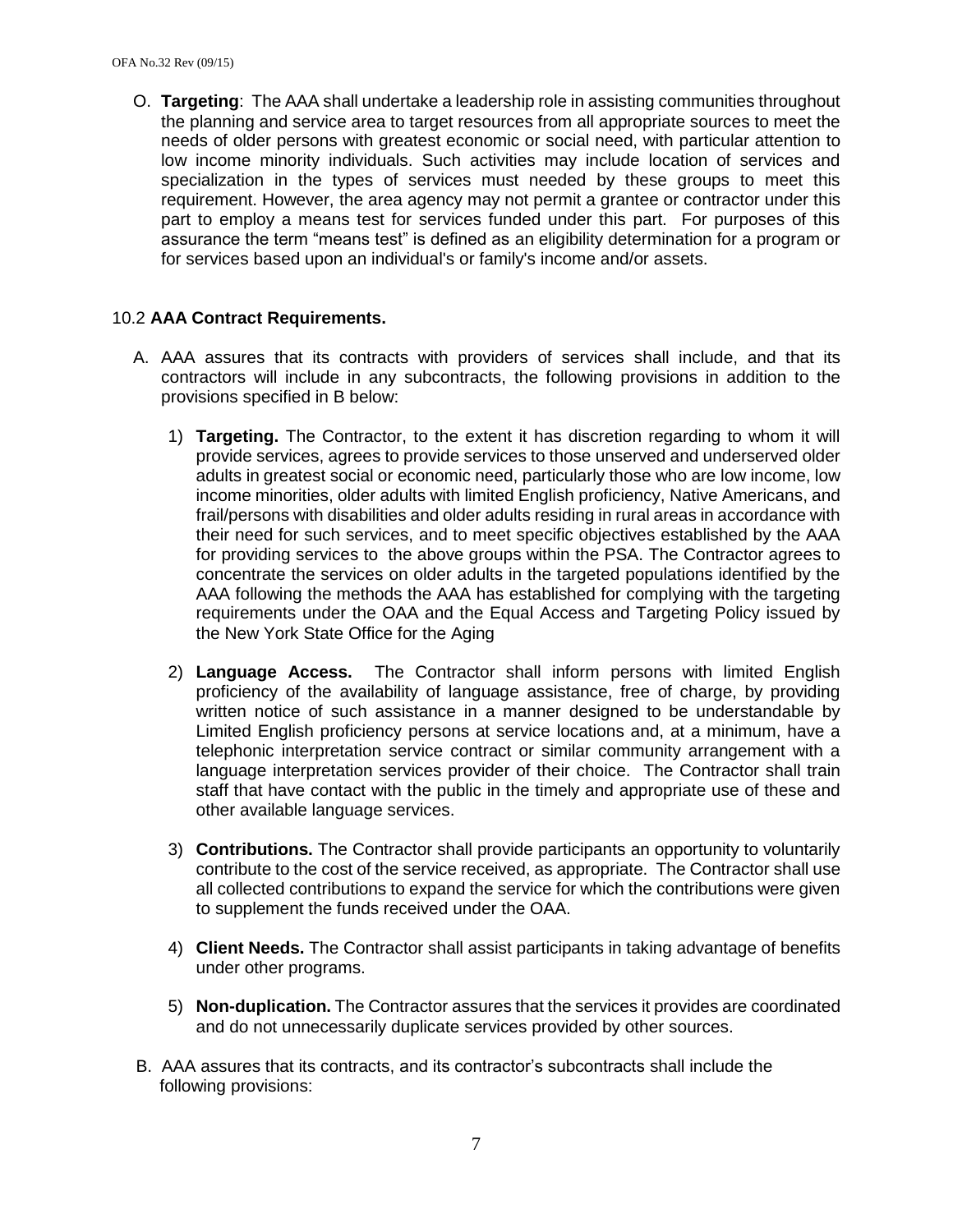- 1) **Reporting.** The Contractor shall provide the AAA with timely information needed to satisfy reporting requirements as specified by NYSOFA;
- 2) **Record Retention and Accessibility.** The Contractor agrees to maintain appropriate records and to retain them for six years after final payment is made. The Contractor agrees to provide access to all books, documents and all pertinent materials related to the contract for examination to authorized representatives of the AoA/ACL, the New York State Comptroller or his representatives and staff of NYSOFA and/or the AAA.
- 3) **Confidentiality.** The Contractor agrees that, to the extent it or its subcontractors, if any, maintains personal information relating to applicants or recipients of services pursuant to the contract, such information will be kept confidential and shared with the AAA; or with other entities upon the consent of applicant, recipient or an authorized representative of the applicant or recipient; or as required by federal or state laws.
- 4) **AAA Funding Liability.** Payment to the Contractor is subject to the availability of Federal/State funds and the AAA shall have no liability under the contract beyond the amounts available under adopted Federal and State budgets. To the extent that the contract extends beyond the renewal date of AAA's Application, it is contingent upon provision of funding to the AAA in the subsequent year.
- 5) **Conformance with AAA Area Plan.** To the extent that the contract with the AAA is for a program or services funded under the Area Plan, the Contractor agrees that it and any subcontractors will perform such work in accordance with the terms of the Area Plan. The AAA agrees to make the Area Plan available to the Contractor.
- 6) **Warranty for Data and Programming.** The Contractor warranties that services shall be provided in an accurate and timely manner without interruption, failure or error due to inaccuracy of the service's or product's operations in processing date/time data (including but not limited to calculating, comparing, and sequencing) various time/date transitions including leap year calculations. The Contractor accepts responsibility for damages resulting from any delays, errors or untimely performances resulting therefrom, including but not limited to the failure or untimely performance of such services.
- 7) **Responsibility.** The Contractor certifies that, to the best of its knowledge and belief, it is and will be in compliance with 2 CFR Part 376, regarding nonprocurrement debarment and suspension concerning public (Federal, State or local) transactions. If necessary, the Contractor will submit an explanation of why it cannot provide this certification.
- 8) **Subcontracts.** If the Contractor enters into subcontracts for the performance of work pursuant to this contract, the Contractor shall take full responsibility for the acts and omissions of its subcontractors. Nothing in the subcontract shall impair the rights of the AAA under this contract or the Area Agency Plan as approved by New York State Office for the Aging. It shall be the responsibility of the Contractor to monitor and assess the activities performed under such subcontracts, and to ensure that these activities are provided in accordance with all applicable requirements contained in this contract and federal and state law.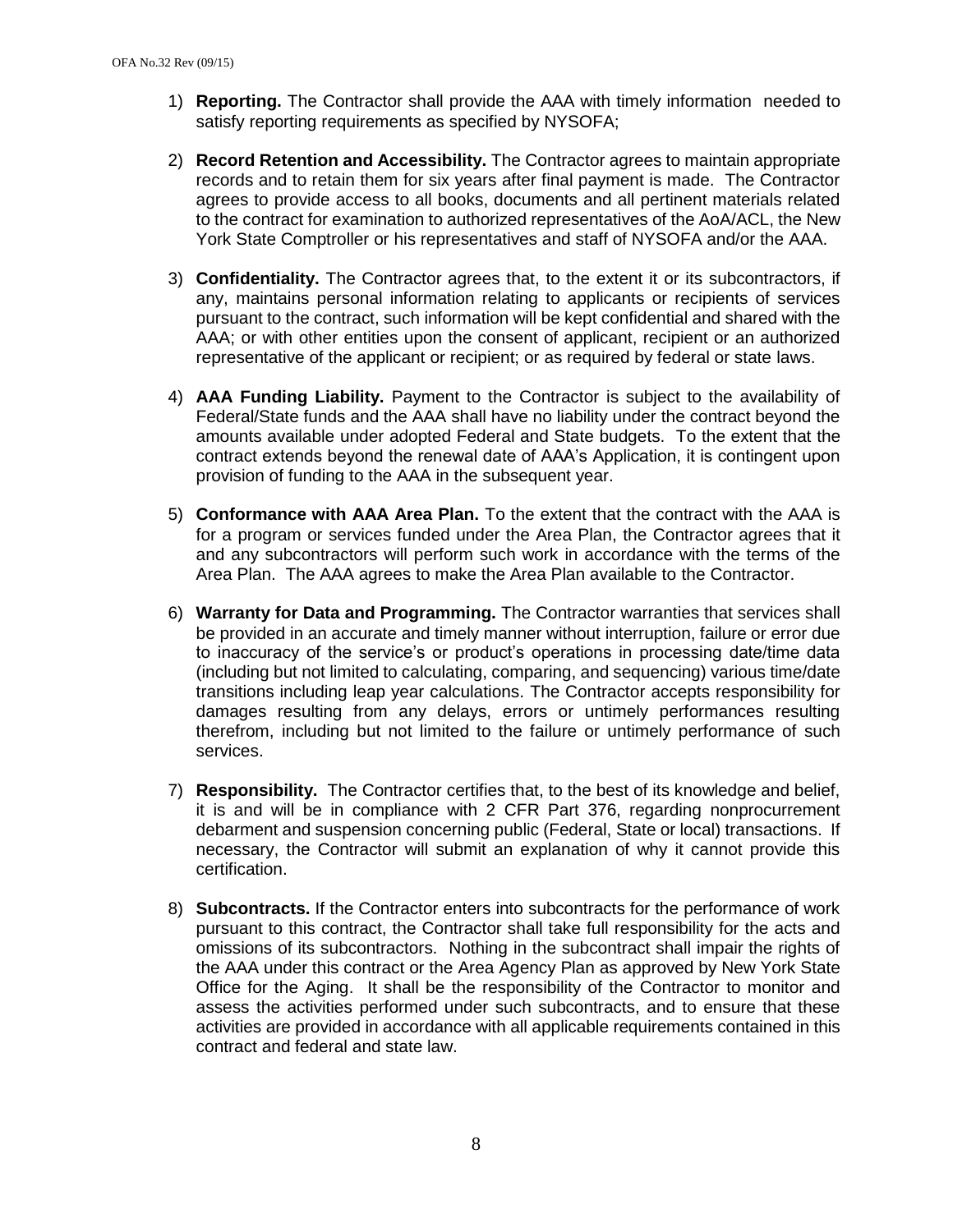10.3 **AAA Contract Requirements for OAA Title III Programs.** The AAA agrees to include the following provision in its contracts for OAA Title III programs and services:

The Contractor agrees that for programs established and funded in whole or in part pursuant to Title III of the Older Americans Act Contractor shall: specify how it intends to satisfy the service needs of low-income minority individuals, older adults with limited English proficiency, and older adults residing in rural areas in the area served by it; to the maximum extent feasible, provide services to low-income minority individuals, older individuals with limited English proficiency, and older adults residing in rural areas in accordance with their need for such services; and meet specific objectives established by the AAA, for providing services to lowincome minority individuals, older adults with limited English proficiency, and older adults residing in rural areas within the planning and service area.

- 11. **Responsibility**: The AAA certifies that, to the best of its knowledge and belief, it is and will be in compliance with 2CFR Part 376, regarding non-procurement debarment and suspension concerning public (Federal, State, or local) transactions. If necessary, the AAA will submit an explanation of why it cannot provide this certification.
- 12. **Due Recognition**: The AAA agrees that any program, public information materials, or other printed or published materials on the work of or funded by these programs shall give due recognition to NYSOFA and as appropriate AoA/ACL.
- 13. **Rights to Materials**: AAAs agree that all materials developed by the AAA or its contractors in connection with programs funded under this Plan shall be the property of NYSOFA. NYSOFA also reserves the right to copyright all such materials, the exclusive right to reproduce, publish or otherwise use, and to authorize others to use these materials, subject to any restrictions in Federal Laws and Regulations.
- 14. **Public Information**: The AAA shall provide for a continuing program of public information specifically designed to assure that information about programs and activities carried out under this Plan is effectively and appropriately disseminated throughout the PSA. The AAA shall provide information to the public upon request. Where appropriate, the AAA shall make public information available in the primary languages of the client populations. Public information shall also be made accessible to persons with disabilities, including those with hearing and vision impairments.
- 15. **Limited English Proficiency**: The AAA agrees to comply with 87-PI-8 [2/5/87] and 12-PI-8 [7/17/12], and in each PSA in which a substantial number of older adults of limited English proficiency reside, the AAA shall:
	- A. utilize in the delivery of outreach services under section 306(a)(2)(A), the services of workers who are fluent in the language spoken by a predominant number of such older adults who are of limited English proficiency and
	- B. designate an individual employed by the AAA, or available to such AAA on a full-time basis, whose responsibilities will include:
		- 1) taking such action as may be appropriate to assure that counseling assistance is made available to such older adults who are of limited English proficiency in order to assist such older adults in participating in programs and receiving assistance under the OAA; and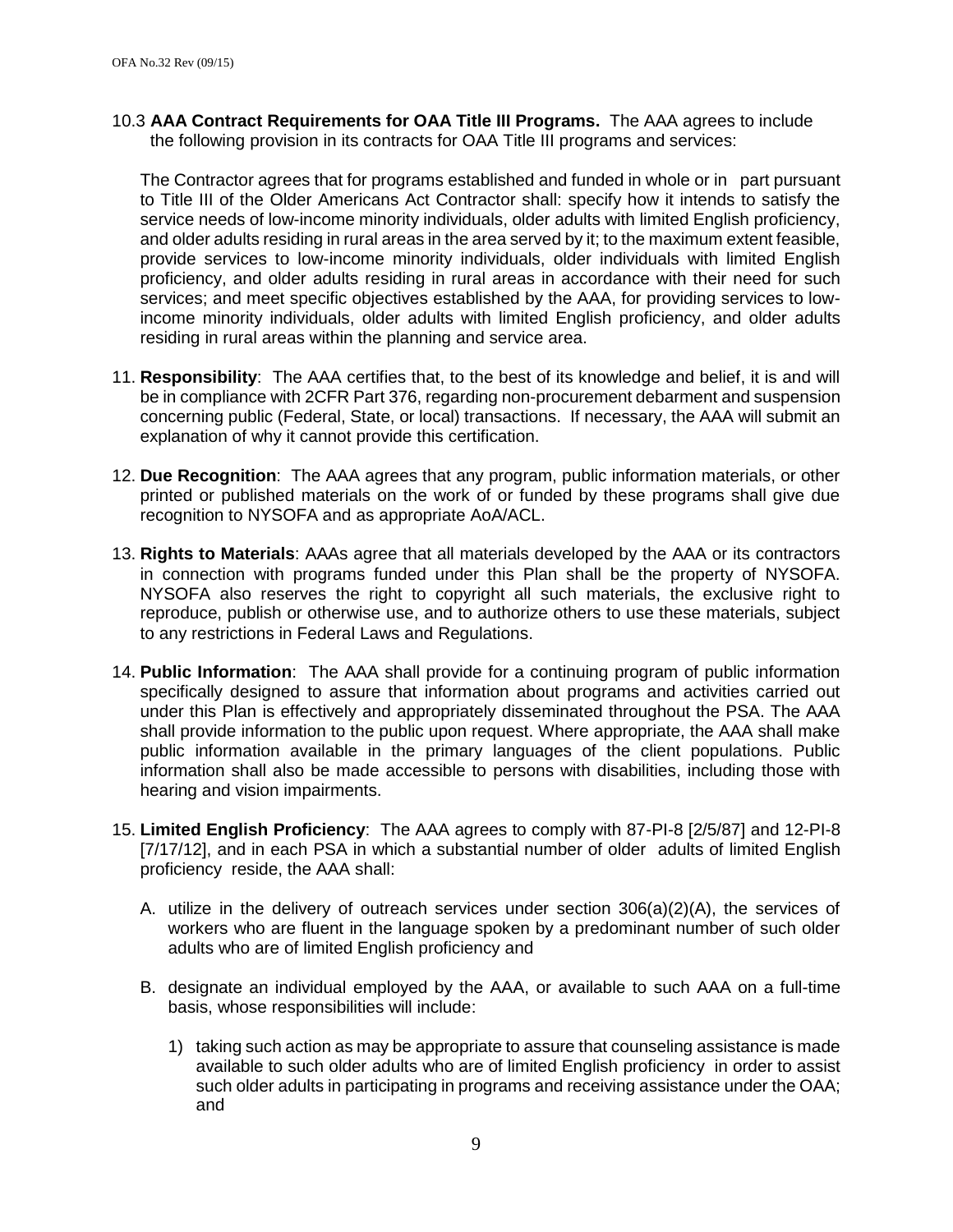- 2) providing guidance to individuals engaged in the delivery of supportive services under this Plan to enable such individuals to be aware of cultural sensitivities and to effectively take into account linguistic and cultural differences.
- 15. **Propriety of Services**: With regard to any activities/services it supports, sponsors or provides under this Plan, the AAA shall:
	- A. Refrain from using funds to advance any sectarian effort and ensure that any services to be provided under this Plan shall be secular in nature and scope and in no event shall there be any sectarian, partisan, or religious services, counseling, proselytizing, instruction or other sectarian, partisan, or religious influence undertaken in connection with the provision of such services;
	- B. The AAA will provide equal participation, services, activities and informational sessions without regard to partisan affiliation;
	- C. Refrain from using funds to advance any partisan candidate or effort; however, the AAA shall ensure that its providers, including senior centers and facilities, grant equal access to candidates regardless of policy views or party affiliation, consistent with 02-PI-19 [9/24/02];
	- D. Refrain and prevent the use by others under its control of official authority, influence or coercion to interfere with or affect elections or nominations for political office;
	- E. Refrain from and prohibit any others receiving funds under this Plan for services or activities for older adults from attempting to coerce or advise other persons to contribute anything of value to a party, committee, organization, agency or person for political purposes, nor engage in any other partisan activities under its auspices;
	- F. Conduct periodic evaluations and public hearings on activities carried out under the Plan. In addition, the AAA assures that it has held a public hearing on this Plan as required by NYSOFA regulations and has submitted the Plan to its Advisory Council for review and comment prior to submission to NYSOFA;
	- G. Be an advocate for older adults in its PSA and monitor, evaluate and comment on all policies, programs, hearings and other community actions which will affect older adults; its efforts shall include planning, information sharing, coordination, interagency linkages, monitoring and evaluation to achieve a comprehensive, community-based system for serving older adults;
	- H. Identify and support (i.e., provide technical assistance, counseling) public and private nonprofit entities involved in the prevention and treatment of elder abuse and determine the need for such services;
	- I. Conduct internal monitoring of directly provided services and monitoring of contracted services. At a minimum, the AAA must conduct at least one on-site monitoring of each contractor every year. Such monitoring shall include ensuring that contractors comply with all applicable statutes, regulations, policies and standards, including the non-discrimination requirements, in their provision of services to the client population. (See 99-PI-20, [8/5/99].) In the event that the contractor has subcontracted the provision of direct services to another entity, the AAA will monitor such direct provider to assure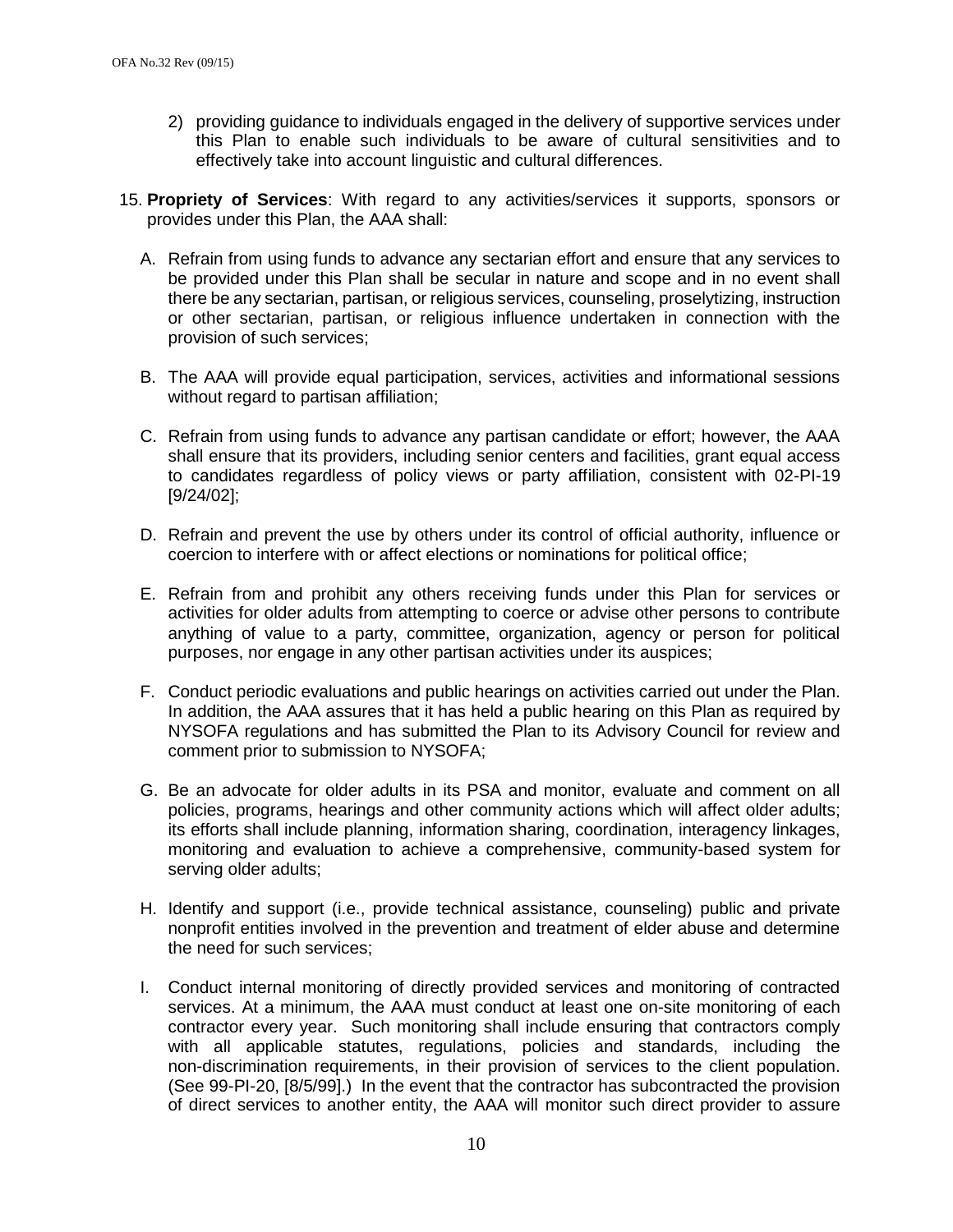compliance with applicable laws and standards. This does not include the LTCOP program which is monitored by the Office of the State Ombudsman.

### 16. **Equal Access to Services and Targeting:**

### 16.1 **Equal Access**

- A. AAA agrees to comply with requirements for equal access to programs and services funded under the OAA and New York State law. Equal access includes language accessibility, nondiscrimination and concentration of services on target populations as required in the OAA, NYS regulations, other relevant laws and NYSOFA policies. AAA agrees that it will **not,** based on race, color, or national origin exclude any person from participation in; deny the benefits of; or subject any person to discrimination, under any program or activity receiving federal financial assistance. AAA will make every effort to comply with Civil Rights Act Title VI including provision of translation or interpretation services necessary for participation in federally assisted programs or activities by persons that have limited English proficiency.
- B. With regard to any activities/services it supports, sponsors or provides under this Plan, the AAA shall serve any older adults and ensure equal access for participation, services, activities, and informational sessions without regard to Race, Color, Creed, National Origin, Sex, Age, Disability, Sexual Orientation, Marital Status, Familial Status, Military Status, Arrest or Conviction Record, Predisposing Genetic Characteristics or Victims of Domestic Violence.
- C. AAA agrees to examine the services it provides, identify any need for services to those with limited English proficiency, and develop and implement a system to provide those services so persons with limited English proficiency can have meaningful access in compliance with Federal Executive Order 13166.
- D. With regard to language accessibility, AAA agrees that it will:
	- 1) Ensure that limited English proficiency persons are informed at service locations of the availability of language assistance, free of charge, by providing written notice of such assistance in a manner designed to be understandable by persons with limited English proficiency.
	- 2) At a minimum, have a telephonic interpretation service contract or similar community arrangement with a language interpretation services provider of their choice.
	- 3) Ensure all aging services staff with public contact are aware and trained in the timely and appropriate use of these and other available language services.
	- 4) Report on the telephonic interpretation service which it has established in this Annual Implementation Plan under the section entitled, "Demographic Data and Targeting Objectives" as required in 12-PI-08.
	- 5) Make available vital documents, as defined in 12-PI-08 translated into the languages spoken by a significant number or percentage of the population eligible to be served, or likely to be directly affected by the program/activity, for individuals in need of services or information in a language other than English for effective communication.
- E. The AAA will comply with Section 504 of the Rehabilitation Act of 1973 (applicable to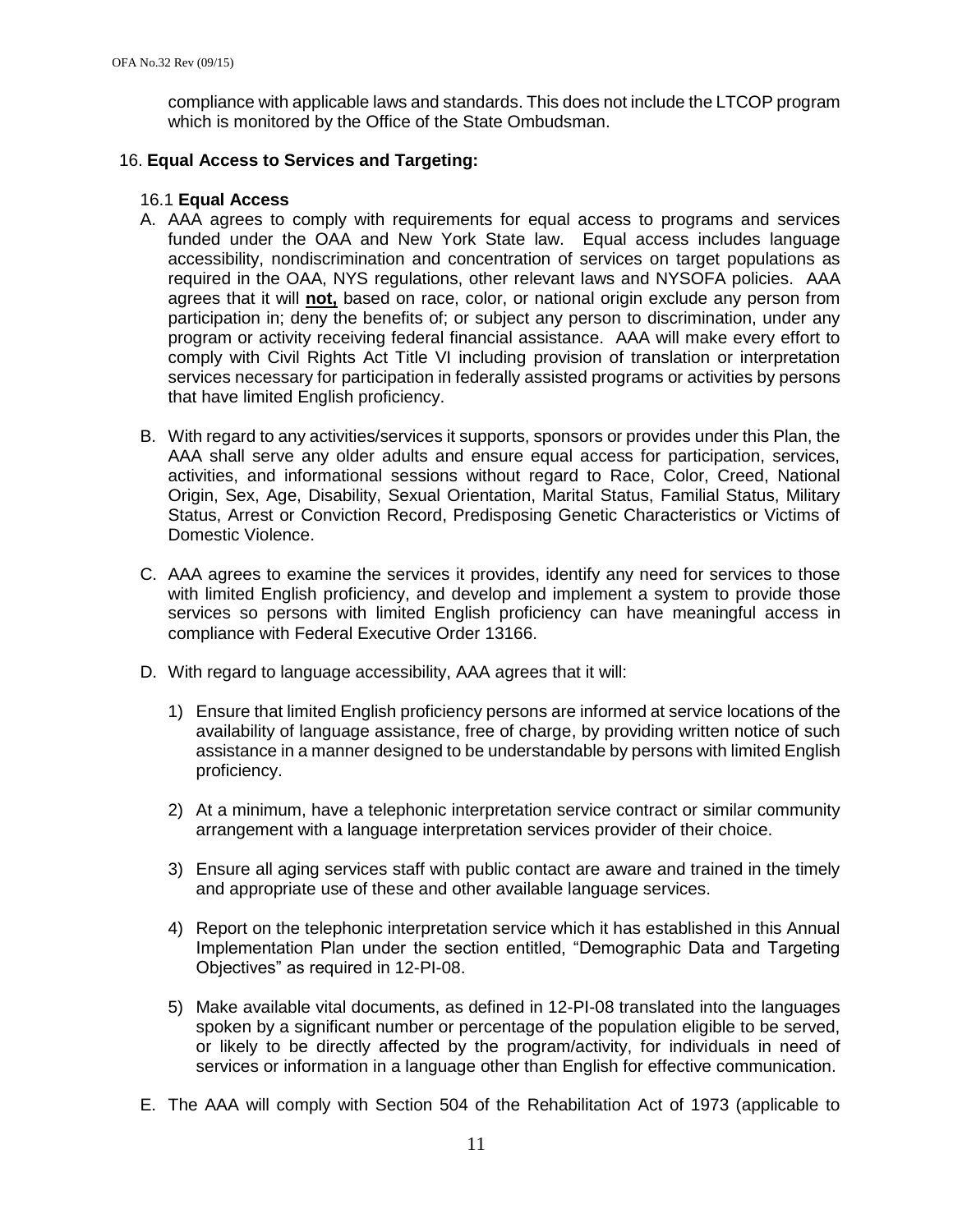programs or activities that receive federal financial assistance) and Titles II (covering all services, programs, activities conducted by public entities) and III (covering private entities, including non-profits, that are considered places of public accommodation including, but not limited to health related offices and senior centers) of the Americans with Disabilities Act (ADA). AAA shall not discriminate against persons with disabilities in the provision of benefits or services or the conduct of programs or activities. The AAA will require its contractors to likewise comply with Section 504 of the Rehabilitation Act of 1973 and Titles II and III of the ADA.

- 16.2 **Targeting:** The AAA will set specific targeting objectives and the methods to achieve the objectives, consistent with NYSOFA policy, for:
	- A. providing services to older adults with greatest economic need (i.e., need resulting from an income level at or below the poverty line), older adults with greatest social need (i.e., need caused by non-economic factors, including physical and mental disabilities, language barriers, and isolation that restricts the ability of an individual to perform normal daily tasks or threatens the capacity of the individual to live independently), or older adults at risk for institutional placement; and
	- B. providing services to low-income minority older adults, older adults with limited English proficiency, and older adults residing in rural areas.
- 17. **Coordination of Services with other Government Programs**: The AAA assures that those to be served under this Plan are not eligible to receive the same or similar services under Titles XVIII, XIX or XX of the Federal Social Security Act or any other governmental program and are not residents of adult residential care facilities who are receiving or are entitled by law to receive the same or substantially similar services from that facility, unless the AAA has in effect an agreement providing for reimbursement from the appropriate funding source for such services.
- 18. **Licensure and Certification**: The AAA shall ensure that where the State or local public jurisdictions require licensure or certification for the provision of services, the AAA and its contractors, and contractor's subcontractors if any, providing such services under the approved Plan shall be so licensed or certified. Workers delivering services funded under this Plan must be appropriately qualified, selected, trained and supervised.
- 19. **Educational Opportunities**: The AAA shall compile information on institutions of higher education in the PSA regarding courses offered to older adults and policies on enrollment and tuition and such other information as may be necessary to encourage such educational activities and make a summary of this information available to older adults at appropriate places.
- 20. **Reporting**: The AAA agrees to comply with the reporting requirements as set forth by NYSOFA.
	- A. The AAA and its contractors will utilize a Minimum Data Set (MDS) compliant assessment tool for: 1) assessing or re-assessing older adults for personal care levels I and II, case management, home health aide, home delivered meals, consumer directed in-home services, and adult day/adult day health services, and 2) for obtaining data on these older adults for reporting purposes. (See Program Instruction 97-PI-01 [1/3/97].)
	- B. In conducting the MDS-compliant assessment for the above-listed services, the AAA and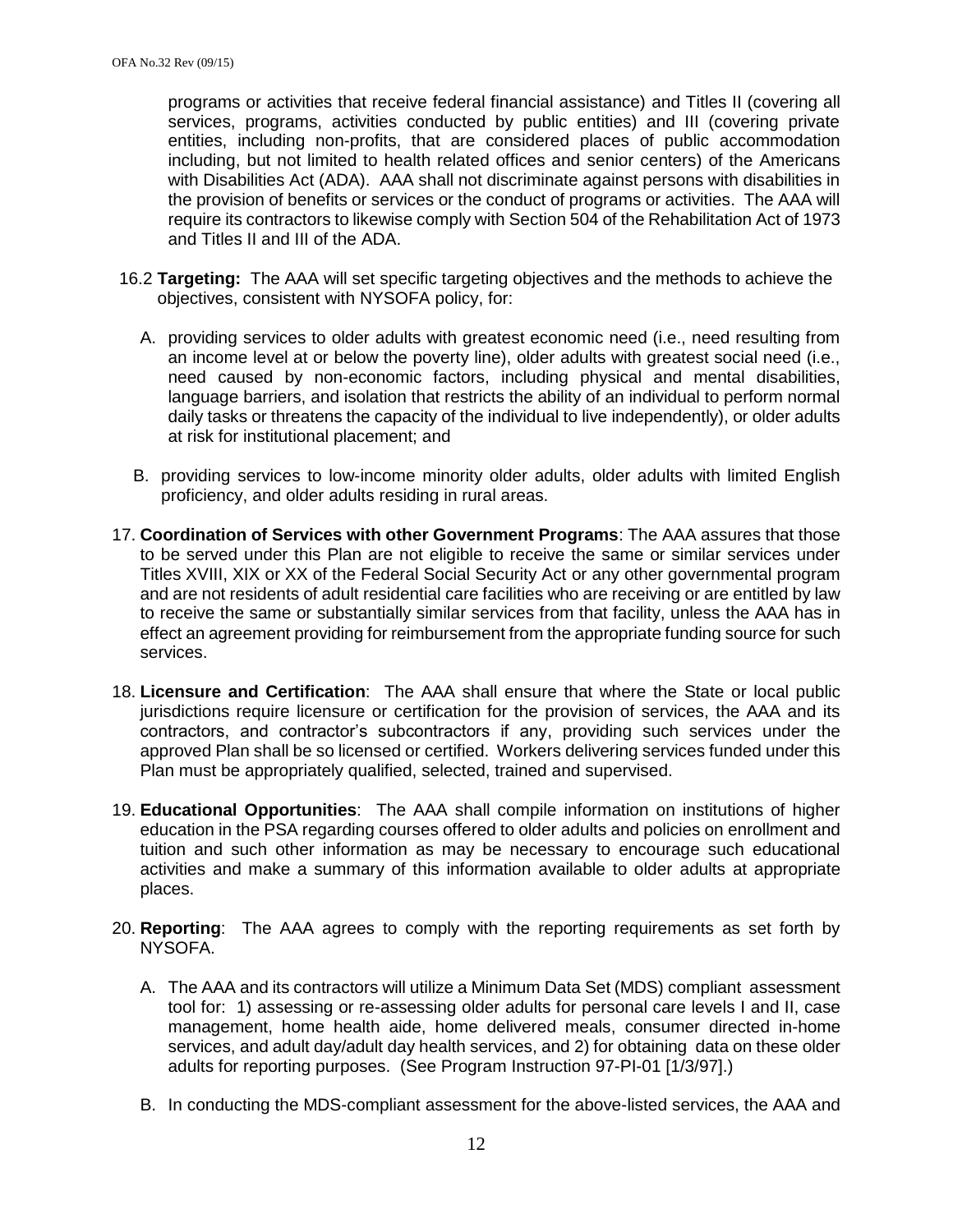its contractors will make every effort to complete the assessment and develop an appropriate care plan during the initial visit with the older adult(s) and, if appropriate, his/her caregivers. If the assessment and care plan are not completed during the initial visit, these activities must be concluded within 6 working days of the initial visit.

- C. The AAA understands the necessity of submitting timely and accurate CAARS and clientbased data to NYSOFA for Federal and State reporting purposes. The AAA assures that it will submit CAARS reports and consumer-based data as specified by NYSOFA within twenty days following the end of each reporting period. Failure to submit reports accurately detailing AAA program activity within the time frames in the NYSOFA reporting procedures will result in the withholding of payment(s) for Title III, EISEP, CSE and WIN.
- 21. **Contributions:** The AAA agrees to comply with all NYSOFA policies and procedures related to contributions made by or on behalf of individuals, including procedures to safeguard and account for all contributions including 03-PI-05, NYSOFA Program Income Policy. Individuals with self-declared incomes at or above 185 percent of the federal poverty line will be encouraged to contribute at levels based on the actual cost of services.
- 22. **Corporate Eldercare**: The AAA agrees that any corporate eldercare activities undertaken by it shall comply with the policies and guidance set forth in 90-PI-63 [11/1/90].
- 23. **Funding Availability**: The AAA agrees that all payments to be made under this Plan are subject to the availability of Federal/State funds and NYSOFA shall have no liability to the AAA beyond the amounts made available in the Federal and State Budgets.

### 24. **Terminations**:

- A. Any programs and funding under this Plan may be terminated at any time upon mutual written consent of the NYSOFA and the AAA.
- B. NYSOFA may terminate in whole or in part any programs and funding included in this Plan immediately, upon written notice of termination to the AAA, if the AAA fails to comply with the terms and conditions of this Plan as it pertains to such program or funding and/or with any laws, rules, regulations, policies or procedures applicable to such programs.
- C. NYSOFA may also terminate in whole or in part any programs or funding included in this Plan for any reason in accordance with the following provisions:
	- 1) NYSOFA shall have the right to terminate any or all programs or funding included in this Plan early for: (i) unavailability of funds; (ii) cause; (iii) convenience; or (iv) nonresponsibility.
	- 2) NYSOFA retains the right to cancel any programs included in this Plan, in whole or in part without reason provided that the AAA is given at least 60 days notice of its intent to cancel. NYSOFA may only invoke its right to terminate for convenience provided that NYSOFA has given written notice to the AAA at least 60 days prior to the date of termination, unless NYSOFA has otherwise reserved the right to terminate at any time. This provision should not be understood as waiving NYSOFA's right to terminate the program for cause or stop work immediately for unsatisfactory work, but is supplementary to that provision.
	- 3) The AAA shall make a full and final accounting of all funds received under all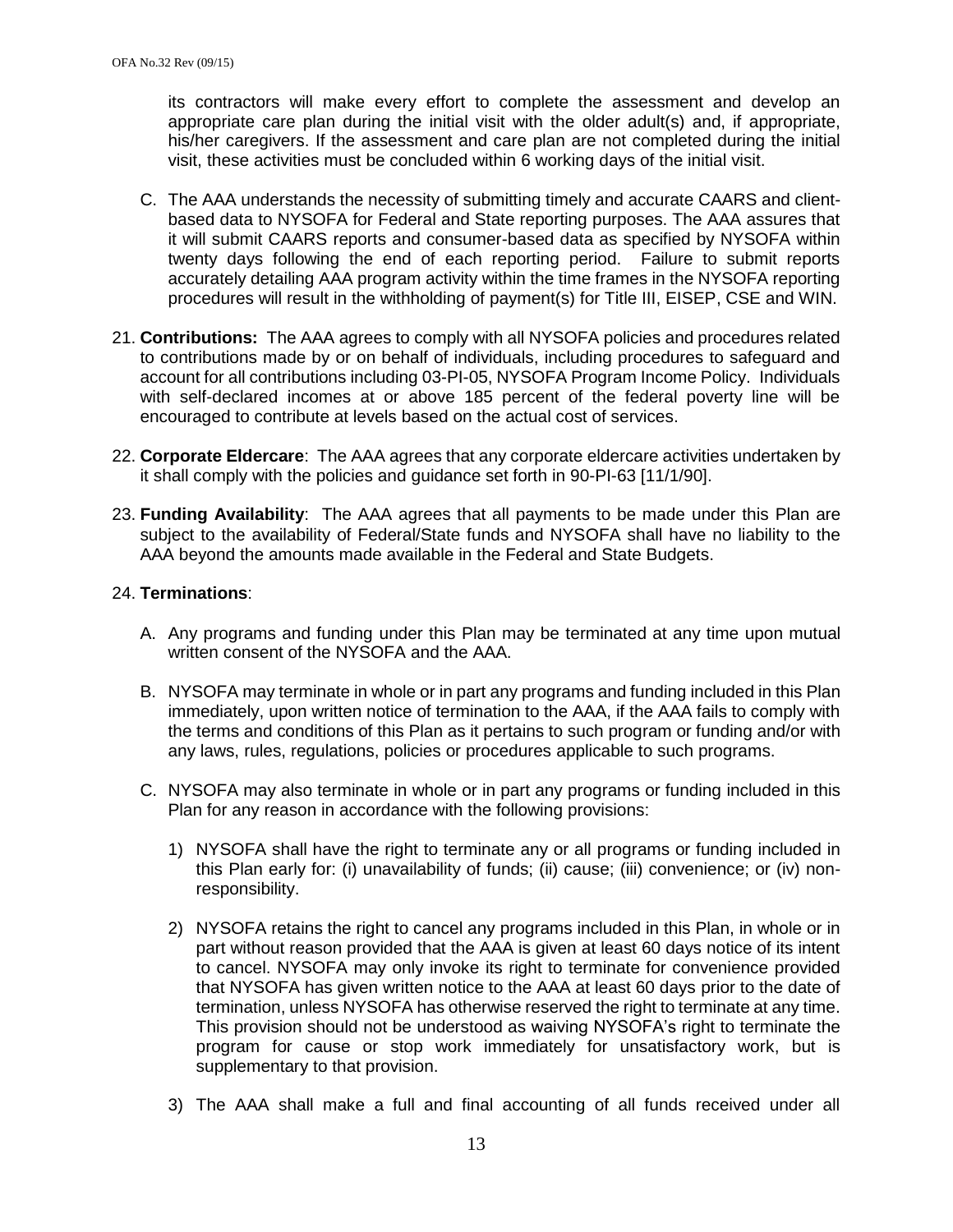terminated program(s) within sixty (60) days of the termination notice.

- D. Written notice of termination, where required, shall be sent by personal messenger service or by certified mail, return receipt requested. The termination shall be effective in accordance with the terms of the notice.
- E. Upon receipt of notice of termination, the AAA agrees to cancel, prior to the effective date of any prospective termination, as many outstanding obligations as possible, and agrees not to incur any new obligations after receipt of the notice without approval by NYSOFA.
- F. NYSOFA shall be responsible for payment on claims pursuant to services provided and costs incurred pursuant to any specific terms set forth elsewhere in this Plan. In no event shall NYSOFA be liable for expenses and obligations arising from the program(s) after the termination date.
- G. The procedures for termination as set forth in A through F are subject to the requirements under the OAA, other pertinent federal laws and state laws.
- 25. **Native American Access to Services**: The AAA agrees to pursue activities to increase access by older adults who are Native Americans to all aging programs and benefits provided by the agency, including programs and benefits under the OAA, if applicable.

#### **Standard Assurances Applicable to Title III-B, Title III-C, Title III-D, and Title III-E**

- 26. Title III Funding: In applying for and receiving funding under Title III-B, Title III-C, Title III-D and Title III-E of the OAA, the AAA understands and agrees that:
	- A. **Availability**: The AAA shall apply only for funds based on the appropriate allocation schedules promulgated by NYSOFA as well as any unexpended (carry-over) funds previously awarded to the AAA by NYSOFA. The AAA understands and agrees that carry-over funds may be awarded to the extent that these funds are incorporated into an approved application, provided that the requirements of 88-PI-17 [3/24/88] are met. If the AAA applies for more funds than a subsequent closeout shows as the final carry-over balance, the AAA must submit a budget modification requesting a level of program expenditures which corresponds to the reduced Federal funds.
	- B. **Area Plan Administration**: The AAA shall budget no more than 10% of the combined Federal allocations (including carry-over) for Titles III-B, III-C-1, III-C-2, III-D and III-E for Area Plan Administration. The amount of federal dollars expended on Area Plan Administration cannot exceed 10% of the combined Federal expenditures for Titles III-B, III-C-1, III-C-2, III-D and III-E.
	- C. **Matching Funds**: The AAA agrees to provide a minimum 25% local matching funds for Area Plan Administration expenditures under Titles III-B, III-C-1, III-C-2 and III-E. The AAA agrees to provide a minimum 10% local matching funds for service expenditures under Titles III-B, III-C-1, III-C-2 and III-D. The AAA agrees to provide a minimum 25% local matching funds for services expenditures under Title III-E.
	- D. **Audit**: The AAA shall comply with the federal audit requirements per the 1996 amendments to the Single Audit Act, OMB Circular A-133 and the "Government Auditing Standards."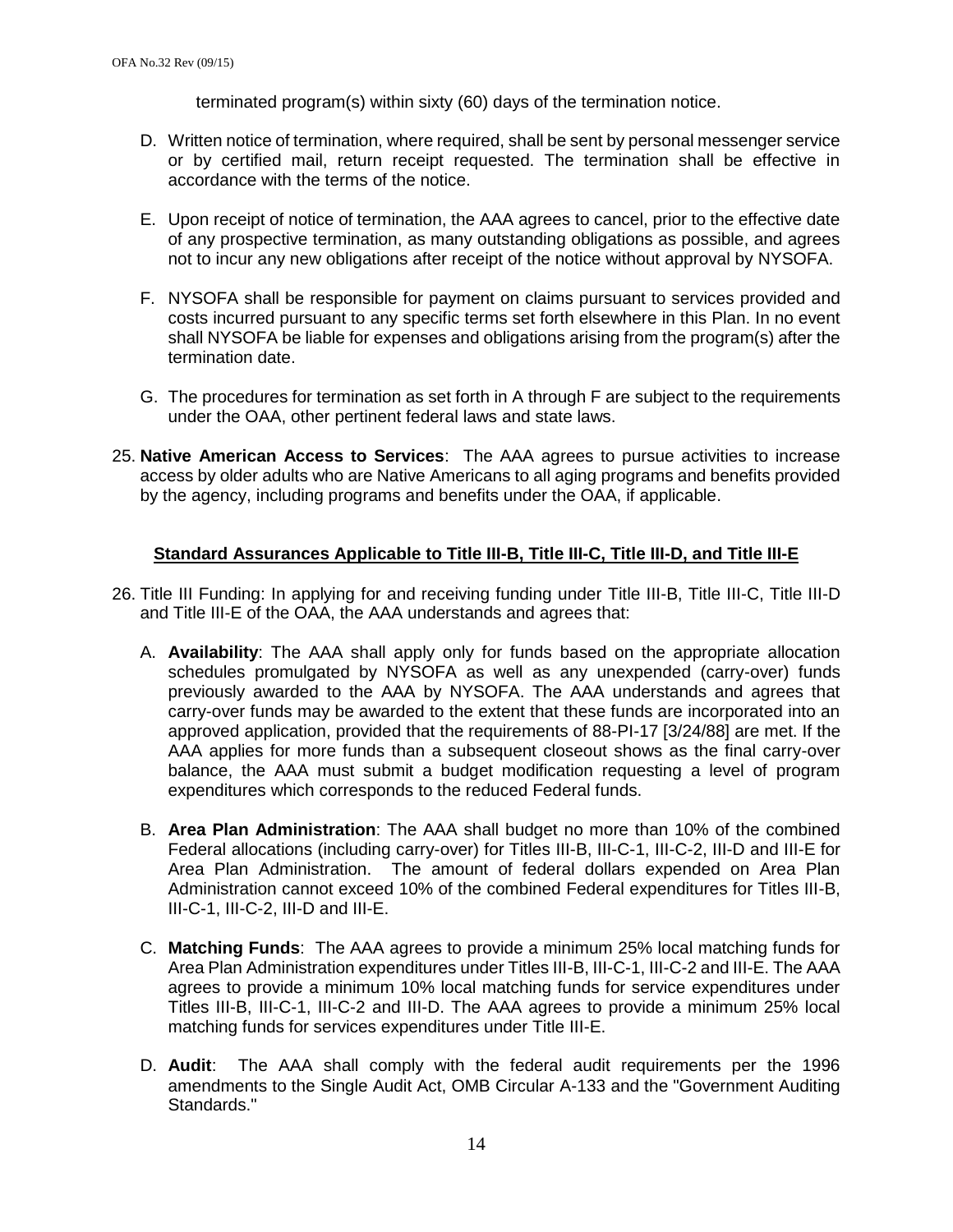- E. **Directly Provided Services**: In accordance with NYSOFA regulations (9 NYCRR Part 6652.9), services can only be provided directly by an AAA where NYSOFA grants approval. This approval will be granted only if the AAA demonstrates that provision of such service by the AAA is necessary to ensure an adequate supply of the service, or that the service is directly related to the AAA's administrative functions or that service of comparable quality can be provided more economically by the AAA.
- F. **Advisory Council**: The AAA shall establish an Advisory Council consisting of older adults including minorities who are participants or eligible to participate in programs under the OAA, representatives of older adults, local elected officials, the general public and providers of health care and supportive services to advise the AAA in all matters relating to the development, administration and operation of the Plan. The AAA shall submit the Plan for review and comment to the advisory council before it is transmitted to NYSOFA for approval. Amendments that would result in major changes in organizational structure (e.g. mergers or consolidation) must be submitted to the AAA Advisory Council for review and comment prior to the submission to NYSOFA for approval.
- G. **Service Coordination**: The AAA shall coordinate planning with other agencies and organizations, Native American Tribal organizations and Native Hawaiian organizations to promote new or expanded benefits and opportunities for older adults.
- H. **Intergenerational Day Care**: If possible, the AAA shall arrange with organizations providing day care for children or adults and respite for families, so that older adults can assist in the delivery of such services to children, adults and families.
- I. **Outreach**: The AAA shall conduct outreach efforts, and an annual evaluation of the effectiveness of these outreach activities, to identify older adults eligible for assistance under the OAA, with special emphasis on:
	- 1) older adults residing in rural areas;
	- 2) older adults with greatest economic need (with particular attention to low- income, low income minority individuals including Native Americans and older individuals residing in rural areas);
	- 3) older adults with greatest social need (with particular attention to low- income minority individuals including Native Americans and older individuals residing in rural areas);
	- 4) older adults with limited English proficiency;
	- 5) older individuals who are frail or with severe disabilities;
	- 6) older adults with Alzheimer's disease or related disorders with neurological and organic brain dysfunction (and the caretakers of such individuals).
- J. **Information and Assistance**: The AAA assures that it shall provide for the establishment and maintenance of information and assistance services in sufficient numbers to assure that all older adults within the PSA covered by the Plan shall have reasonably convenient access to such services.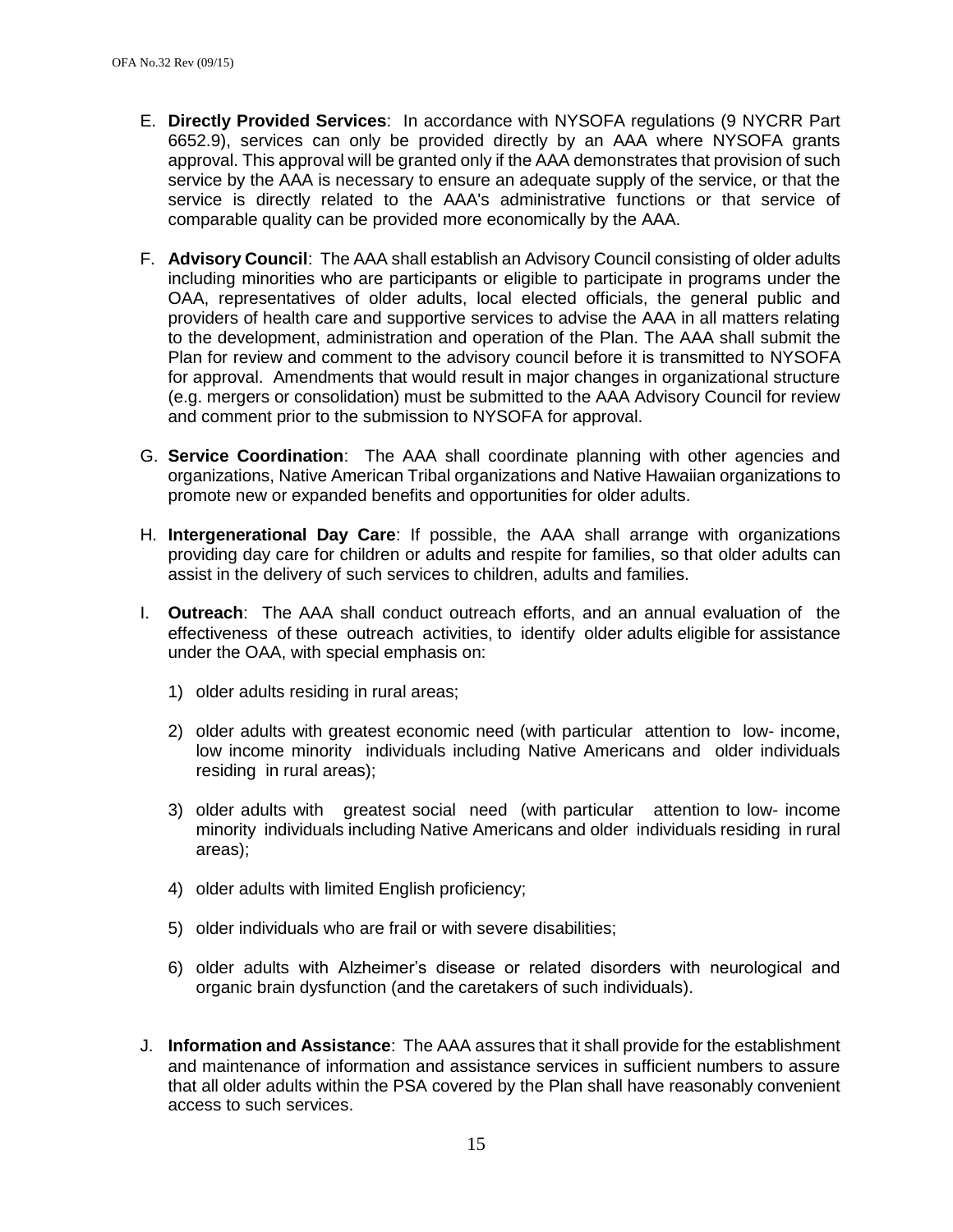- K. **Services to Native Americans**: If there is a significant population of older Native Americans in the PSA of the AAA, the AAA shall conduct outreach activities to identify older Native Americans in such area and shall inform such older Native Americans of the availability of assistance.
- L. **Grievances**: The AAA shall establish a grievance procedure for older adults who are dissatisfied with or denied services under the OAA.
- M. **Disabled Individuals**: The AAA assures that it will coordinate planning, identification, assessment of needs and provision of services for older adults with disabilities, with particular attention to individuals with severe disabilities, with agencies that develop or provide services for individuals with disabilities.
- N. **Transportation**: The AAA shall identify the needs of older adults and describe the methods it will use to coordinate planning and delivery of transportation services (including the purchase of vehicles) to assist older adults, including those with special needs, in the PSA.
- O. **Disclosure of Spending**: The AAA shall, on the request of the Assistant Secretary of AoA/ACL or the Director of NYSOFA, for the purpose of monitoring compliance with the OAA (including conducting an audit), disclose all sources and expenditures of funds such agency receives or expends to provide services to older adults.
- P. **Title VI**: The AAA shall, to the maximum extent practicable, coordinate the services it provides under Title III of the OAA with services provided under Title VI of the OAA (Grants to Native Americans).
- Q. **Case Management**: The AAA assures that case management services provided under Title III of the OAA through it shall:
	- 1) not duplicate case management services provided through other Federal and State programs;
	- 2) be coordinated with services provided through such other Federal and State programs, and
	- 3) be provided by
		- a) a public agency; or
		- b) a nonprofit private agency that:
			- (i) gives each older adult seeking services under this title a list of agencies that provide similar services within the jurisdiction of the AAA;
			- (ii) gives each older adult described in clause (i) a statement specifying that the individual has a right to make an independent choice of service providers and documents receipt by such individual of such statement;
			- (iii) has case managers acting as agents for the individuals receiving the services and not as promoters for the agency providing such services; or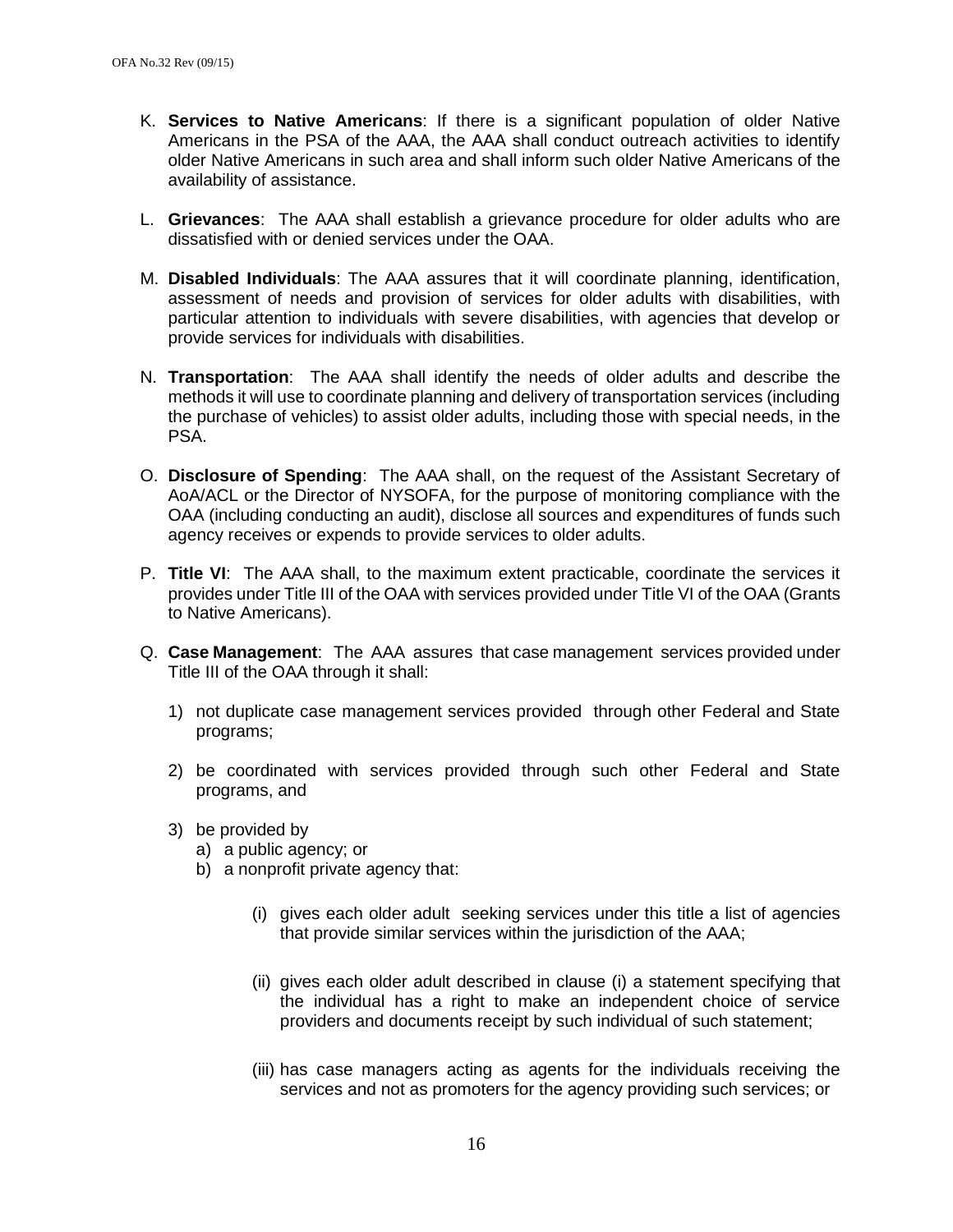(iv) is located in a rural area and obtains a waiver of the requirements described in clauses (i) through (iii).

### **Standard Assurances Applicable to Title III-B**

- 27. In applying for and receiving funding under Title III-B of the OAA, the AAA understands and agrees to:
	- A. **Priority Services**: Expend the percentage of Title III-B funds, as established by NYSOFA for each of the three priority services categories (access, in-home and legal assistance) in Program Instruction 88-PI-47 [7/22/88].

Waiver: NYSOFA, in approving the Title III-B application or amendment to such application, may waive the assurance of the above paragraph for any category of service for which the AAA demonstrates to NYSOFA that services provided from other sources meet the needs of older adults in the PSA for that category of service. If the AAA receives a waiver for any category of service, it must continue to spend for the remaining categories of services the percentage of AAA funds approved by NYSOFA.

- B. **Legal Assistance Program**: The AAA assures that it will enter into contracts with providers of legal assistance which can demonstrate the experience or capacity to deliver legal assistance and that it will attempt to involve the private bar in legal assistance activities authorized under Title III-B, including groups within the private bar furnishing services to older adults on a pro bono and reduced fee basis. The AAA further assures that it will give priority to legal assistance related to income, health care, long-term care, nutrition, housing, utilities, protective services, defense of guardianship, abuse, neglect and age discrimination. AAA will not require any provider of legal assistance under Title III-B to reveal any information that is protected by the attorney-client privilege.
- C. **Priority Service Reporting**: The AAA will report annually to NYSOFA, in detail, the amount of funds expended for each such category of priority services during the fiscal year most recently concluded.
- D. **Service Coordination**: The AAA will coordinate priority services with community Alzheimer's programs, coordinate mental health services provided with Title III-B funds with mental health services provided by community health centers and other organizations, and, if appropriate, conduct outreach to identify older Native Americans and inform them of availability of services.
- E. **Nursing Home Diversion**: The AAA will conduct efforts to facilitate coordination of community-based, long-term care services to defer inappropriate institutionalization for older adults who are at home, patients in hospitals, and patients in long term care facilities who could return home.
- F. **Multipurpose Senior Centers**: In regard to any multipurpose senior centers acquired or constructed using OAA funds, the AAA will ensure compliance with Sections 306, 311, and 312 of the OAA, NYSOFA regulations (9NYCRR Part 6654.9), and 90-PI-36 [6/19/90].
- G. **Ombudsman Assistance**: The AAA agrees to cooperate with and support NYSOFA in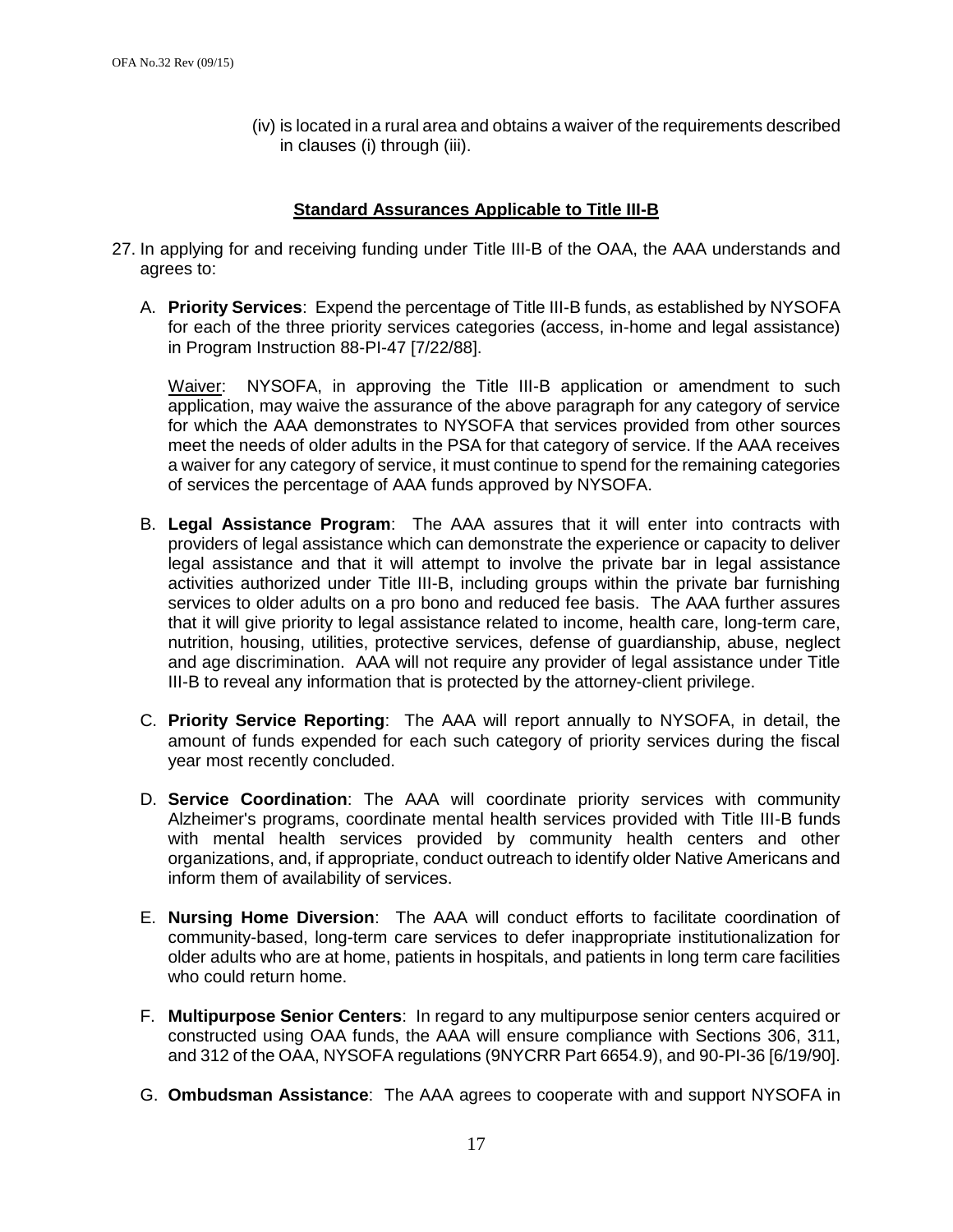its administration of the LTCOP as required in Title VII of the OAA, and the NYS Elder Law and federal and State regulations, and agrees to comply with any applicable vouchering, reporting and program requirements of NYSOFA for the program in accordance with Title VII Standard Assurances.

- H. **Ombudsman Funding**: The AAA assures that it will apply for all available LTCOP funding when it has been designated a local LTCOP sponsor by the State Ombudsman or when it acts as a local government fiscal conduit for the transfer of NYSOFA LTCOP funds to the designated local non-profit sponsor. The use of these funds shall be subject to the approval of the State Ombudsman who shall provide technical assistance to the local LTCOP Coordinators as to its appropriate use.
- I. **Ombudsman Program**: The AAA shall support and shall meet its FFY 2000 maintenance of effort requirement under the OAA for the LTCOP that it operates directly or by contract. If no local LTCOP operates within its PSA, the AAA shall assist the State Ombudsman Program in the development of such a local LTCOP. The AAA shall comply with all applicable rules, regulations, policies, and procedures of the State LTCOP.

### **Standard Assurance Applicable to Title III-C**

28. **Title-III-C Funding for Access and Supportive Services**: In applying for and receiving funding under Title III-C of the OAA, the AAA understands and agrees that Title III-C expenditures for supportive and access services shall only be funded with Title III-C contributions and that such expenditures by a Title III-C provider are limited to the amount of contributions generated by the provider.

# **Standard Assurances Applicable to Title III-C and WIN**

(For additional Assurances applicable to WIN, see SA#5B & SA#35.)

- 29. In applying for and receiving funding under Title III-C of the OAA and WIN, the AAA understands and agrees that:
	- A. **Special Dietary Needs**: The AAA assures that the nutrition program in the PSA shall reasonably accommodate participants who have particular dietary needs arising from the health requirements, religious requirements, or ethnic backgrounds of such participants.
	- B. **Outreach**: It shall be the AAA's responsibility to identify and reach out to currently unserved and underserved individuals who would be eligible for home delivered meals.
	- C. **Provider Organizations**: The AAA, when selecting potential home delivered meal providers, shall give consideration where feasible to organizations which:
		- 1) have demonstrated an ability to provide home delivered meals efficiently and reasonably; and
		- 2) furnish assurances to the AAA that such an organization shall maintain efforts to solicit voluntary support and that the funds made available under Title III-C to the organization shall not be used to supplant funds from non-Federal sources.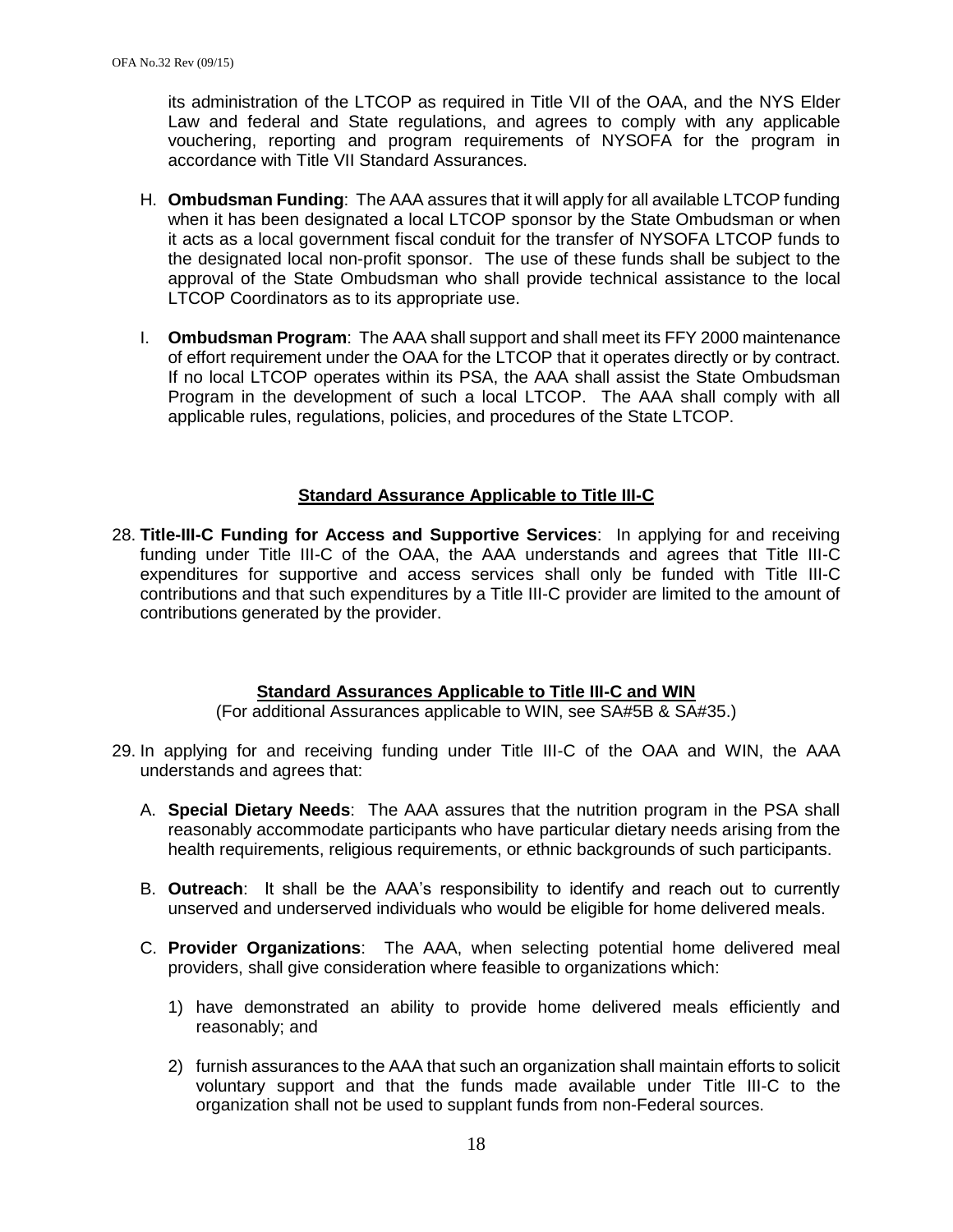- D. **Congregate Sites**: Sites for congregate meals and comprehensive supportive services are located in as close proximity to the majority of eligible individuals' residences as feasible, with particular attention on a multipurpose senior center, a school, a church, or other appropriate community facility, preferably within walking distance, and where appropriate, transportation to such site is furnished.
- E. **Allowable Services**: The AAA may only apply for and use Title III-C funds to provide meals and other services (i.e., nutrition counseling and nutrition education) directly related to nutrition services. The AAA may also use program income for supportive and access services to enhance the nutrition program. Such supportive and access services include outreach, transportation (Title III-C-1 only) Information and Assistance, In-Home Contact and Support (shopping assistance only), Senior Center/Recreation and Education (Title III-C-1 only), Assisted Transportation (Title III-C-1 only). Program income cannot be used for access and supportive services in amounts greater than what has been generated by program activity.

# **Standard Assurances Applicable to Title III-D**

### 30. **Title lll-D**

- A. **Area Plan Administration**: No Title III-D funds shall be budgeted or expended for Area Plan Administration.
- B. **Evidence-based**: The AAA shall expend all Title III-D funding on evidence-based programs/interventions only. Each evidence-based program/intervention selected by the AAA shall meet the criteria for highest-level evidence-based health promotion programs as established by the ACL.

# **Standard Assurances Applicable to Title III-E Caregiver Program**

#### 31. **Title III-E Caregiver Program**

- A. **Comprehensive Support System**: The AAA shall provide multifaceted systems of support services for family caregivers and grandparents or older individuals who are relative caregivers as this term is defined in OAA §372(a).
- B. **Grandparents/Relatives as Caregivers:** The AAA may budget up to 10% of its Title III-E funds (Federal funds plus local match), plus any income generated by grandparent/relative caregiver services, for a grandparent/relative caregiver program. The AAA may expend a maximum of 10% of its final Title III-E expenditures (Federal funds plus local match), plus any income generated by grandparent/relative caregiver services, for a grandparent/relative caregiver program. Caregiver services under OAA Title III-E will be provided only to grandparents or caregiver relatives as defined in OAA §372(a)(2).
- C. **Statutory Services:** The caregiver program support services shall include each of five specific, statutory categories of caregiver services, with the amounts used to fund each service to be determined by the AAA, based on the needs of its particular caregivers. The AAA may meet this comprehensive service requirement by including services in its Title III-E Caregiver Program that meet Title III-E requirements, but that are funded from other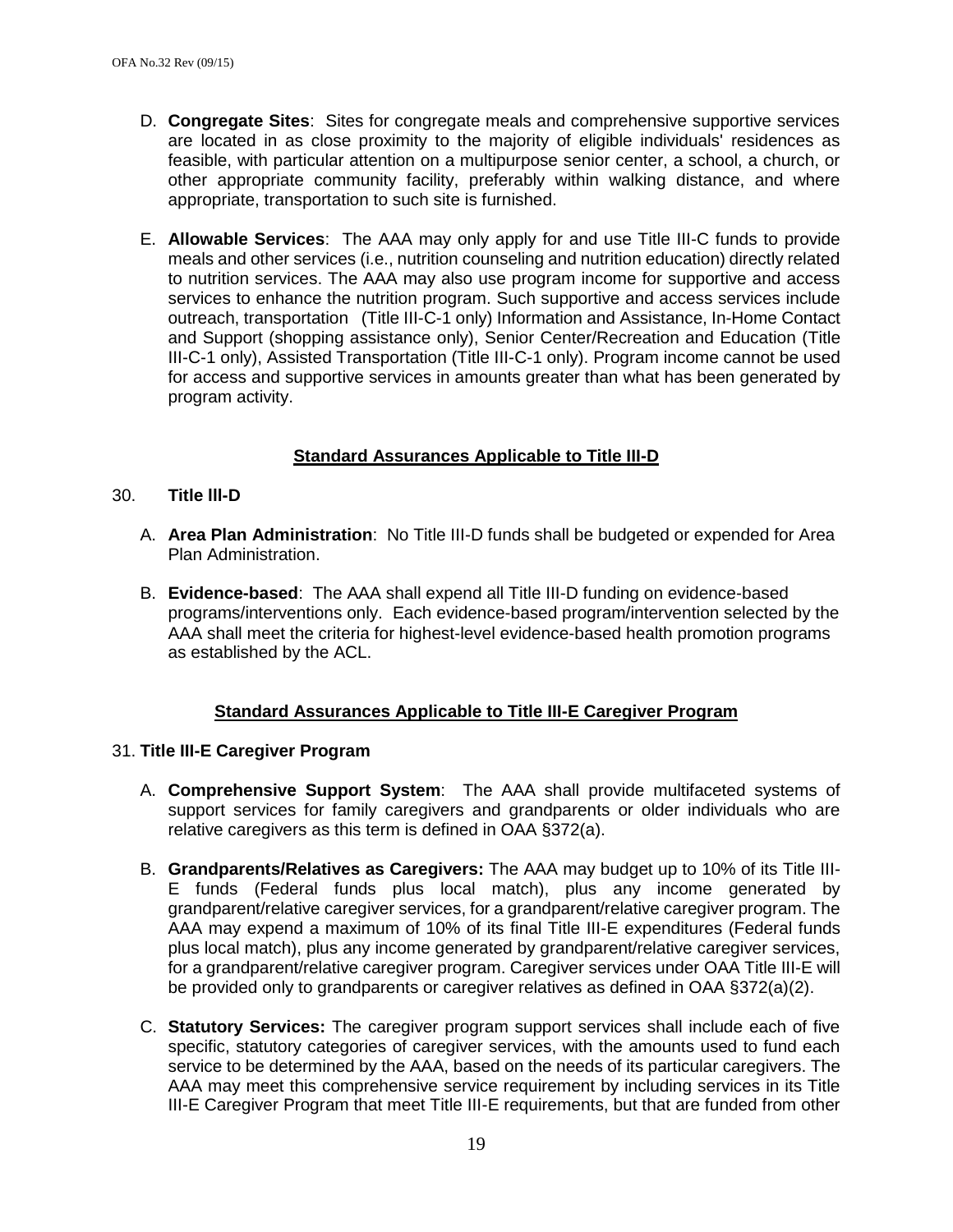sources. These required services are:

- 1) Information about available services;
- 2) Assistance in gaining access to the services;
- 3) Individual counseling, organization of support groups, caregiver training to assist the caregivers in the areas of health, nutrition and financial literacy and to help caregivers make decisions and solve problems relating to their caregiver roles and responsibilities;
- 4) Respite services to temporarily relieve caregivers by providing a short-term break from their caregiving responsibilities; and
- 5) Supplemental services to complement the caregiver's efforts to provide care.
- D. **Recipients of Respite and Supplemental Services**: The AAA agrees that respite and supplemental services shall only be provided to the caregivers of "frail" older adults as "frail" is defined in OAA section 102(22), that is, an older adult (60 and older) who is functionally impaired because the person is unable to perform at least two activities of daily living without substantial human assistance, including verbal reminding, physical cueing or supervision; or, an older adult who has a cognitive or other mental impairment that requires substantial supervision because the person behaves in a manner that poses a serious health or safety hazard to the person or to another person; or to grandparent/relative caregivers 55 and older.
- E. **Supplemental Services**: The AAA may budget up to 20% of its Title III-E funds (Federal funds plus local match), plus any income generated by supplemental services for the provision of supplemental services. The AAA may expend a maximum of 20% of its final Title III-E expenditures (Federal funds plus local match), plus any income generated by supplemental services for the provision of supplemental services.
- F. **Use of Volunteers**: Each AAA shall make use of trained volunteers to expand the provision of the available services and, if possible, work in coordination with organizations that have experience in providing training, placement, and stipends for volunteers or participants (such as organizations carrying out federal service programs administered by the Corporation for National and Community Service), in community settings.
- 32. **Service Priority**: The AAA shall give priority to the following individuals:
	- A. **Older Caregivers with Special Needs**: Caregivers who are older adults with greatest social need, and older adults with greatest economic need, with particular attention to lowincome older adults;
	- B. **Older Caregivers Caring for Individuals with Special Needs**: Older adults providing care to individuals with severe disabilities, including children with severe disabilities, as defined in OAA section 102 (48) which means a severe, chronic disability attributable to mental or physical impairment, or a combination of mental and physical impairments, that is likely to continue indefinitely and results in substantial functional limitation in 3 or more of the major life activities as specified in OAA section 102 (13) which includes self-care, receptive and expressive language, learning, mobility, self-direction, capacity for independent living**,** economic self-sufficiency, cognitive functioning and emotional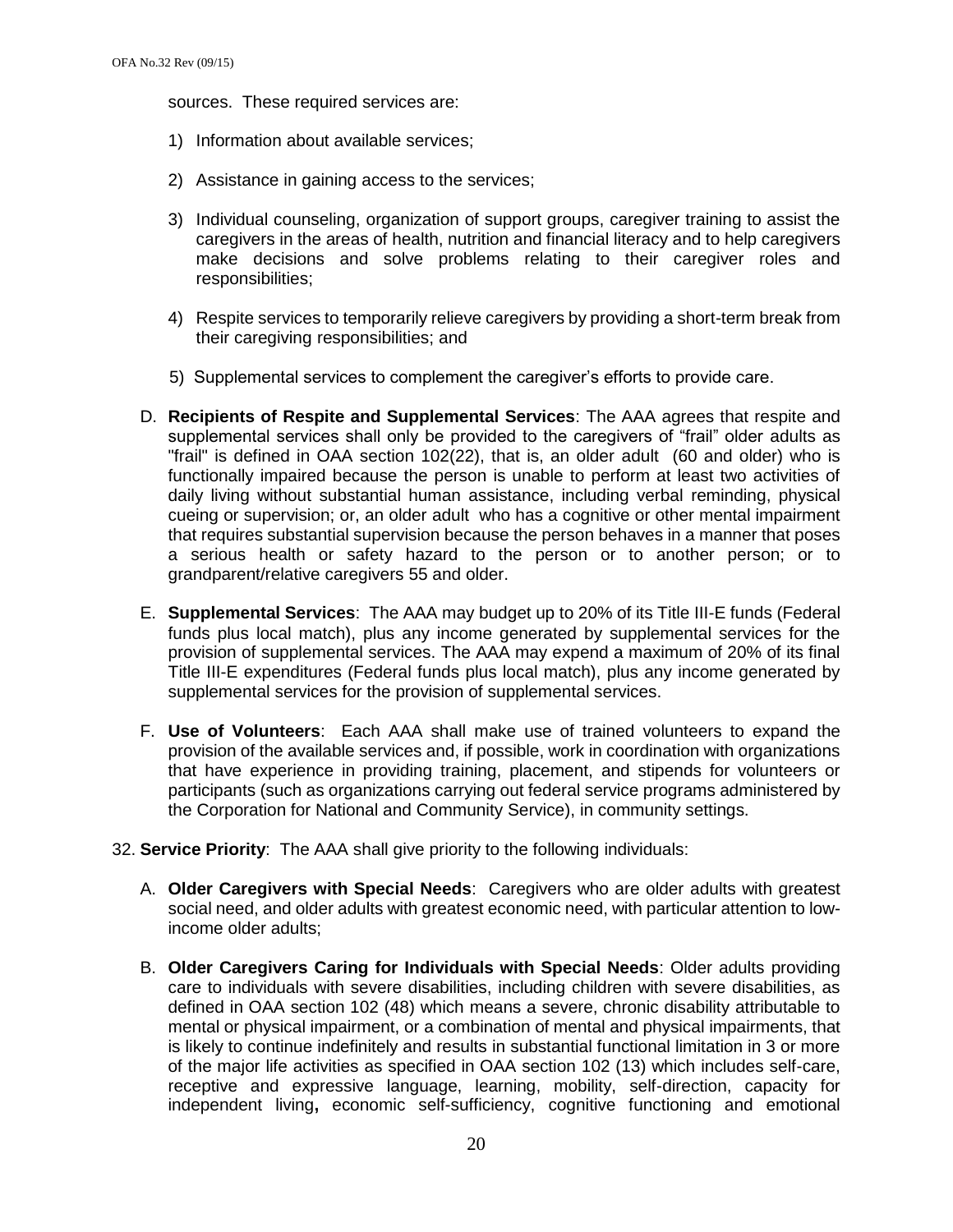adjustment**;**

- C. **Caregivers of Cognitively Impaired Individuals**: Family caregivers who provide care for older adults with Alzheimer's disease and related disorders with neurological and organic brain dysfunction.
- 33. **Maintenance of Effort**: The AAA agrees to meet its applicable maintenance of effort requirement for Title III-E funds under this Plan as determined by NYSOFA and to not supplant the use of other funds available for Caregiver Program services, with the funding available under Title III-E.

### **Standard Assurances Applicable to Caregiver Resource Centers**

#### 34. **Caregiver Resource Centers**

- A. **CRC Services**: If the AAA has a Caregiver Resource Center (CRC) funded under NYS Elder Law § 206, AAA agrees to provide and enhance CRC services. CRC services are similar to the required services funded through the Title III-E Caregiver Program, except that CRC does not fund respite and supplemental services. The AAA's CRC services can supplement or be integrated, as appropriate, into the AAA's Caregiver Program, with the goal of using AAA expertise to achieve cost-effective, productive and creative "best practices" caregiver services that can serve as models for other AAAs.
- B. **Materials Developed Under CRC**: If the AAA has a Caregiver Resource Center (CRC) funded under NYS Elder Law § 206, AAA agrees that all materials developed by the AAA in connection with the CRC program shall be the property of NYSOFA. NYSOFA also reserves the right to copyright all such materials, the exclusive right to reproduce, publish or otherwise use, and to authorize others to use these materials.

#### **Standard Assurance Applicable to WIN**

(for additional Assurances applicable to WIN, see also SA#29 and SA#5B).

- 35. In applying for and receiving funding under WIN, the AAA understands and agrees that:
	- A. **Separate Accounting**: The funds provided under WIN shall be accounted for and reported separately from those received under other sources, including Title III-C.
	- B. **WIN Services**: The funds provided under WIN must be used to provide home delivered meals and/or services related to the provision of meals to eligible older adults whose nutritional needs have not or cannot be met under Title III-C or CSE. WIN funds may be used to provide congregate meals but only when the provision of the congregate meals will serve nutritionally at-risk older adults or result in an increased ability to provide home delivered meals.
	- C. **Administration**: No more than 5% of WIN funds awarded shall be budgeted for AAA administration. No more than 5% of WIN funds expended shall be for AAA administration.
	- D. **No Supplanting Title III-C Services**: No WIN funds shall be used to replace nutrition services provided or intended to be provided under Title III-C and CSE.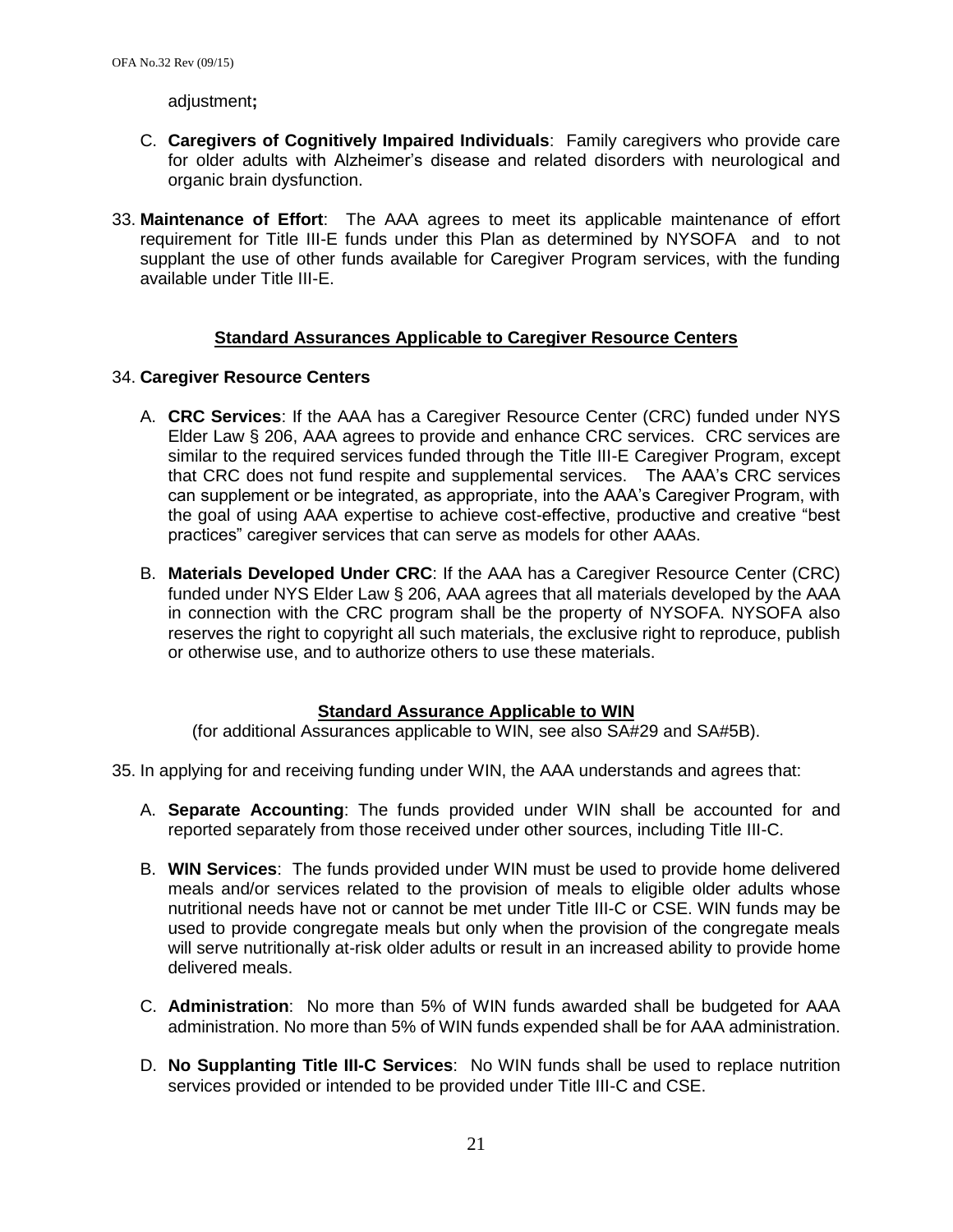### **Standard Assurances Applicable to CSE and EISEP**

- 36. In applying for and receiving CSE and/or EISEP funding, the AAA understands and agrees that:
	- A. **Direct Provision of Services**: The AAA can provide EISEP and/or CSE case management services directly without requesting NYSOFA approval. However, it cannot provide other EISEP or CSE services directly unless it receives approval from NYSOFA. NYSOFA approval is discretionary and shall only be given if the AAA can show that: the AAA provided this service directly prior to the approval of the AAA's first CSE Plan (this would usually be 1979); or if the AAA demonstrates that the direct provision of a service is necessary due to the absence of an existing suitable provider and so is necessary to assure an adequate supply of the service, or is necessary to ensure the quality of the service provided. (See 9NYCRR §6652.9(c).)
	- B. **Maintenance of Effort**: The AAA must meet the following maintenance of effort requirements:
		- 1) **For CSE and EISEP**: Maintenance of "base year expenditures" made by the county or other funded service providers irrespective of the source of funds. "Base year expenditures" means the level of expenditures in the year prior to the first year for which a county plan for CSE was submitted or in the County's 1979 fiscal year, whichever is later.
		- 2) **For EISEP**: Maintenance of total community service project expenditures under the CSE for the period April 1, 1985, through March 31, 1986, unless this requirement is waived or reduced by NYSOFA.
	- C. **Letters of Comment**: The AAA shall obtain letters of comment on the expected impact of (and agency relationships under) CSE projects and EISEP from the county agencies including social services, health, mental health and CASA-like agencies, and in the case of New York City the city governmental agencies responsible for social services, health and mental health. If the AAA is the designated agency of an Indian Tribal Organization, the AAA shall obtain letters of comment from any equivalent local agencies responsible for social services, health and mental health.
	- D. **Contesting Eligibility and Cost Share Decisions**: AAA shall provide applicants or recipients of EISEP or EISEP-like services funded under EISEP/CSE the opportunity to contest adverse decisions as to eligibility, levels of required cost sharing and involuntary terminations of services.
- 37. **Matching Requirements**: The AAA agrees to provide minimum local matching funds for service expenditures under EISEP and CSE as set forth by applicable State law and requirements.

# **Standard Assurance Applicable to CSE**

38. In applying for and receiving CSE funding, the AAA understands and agrees that Community Services Projects developed by the AAA shall not exceed three years, except NYSOFA may approve continuation of a project beyond three years if periodic evaluation shows that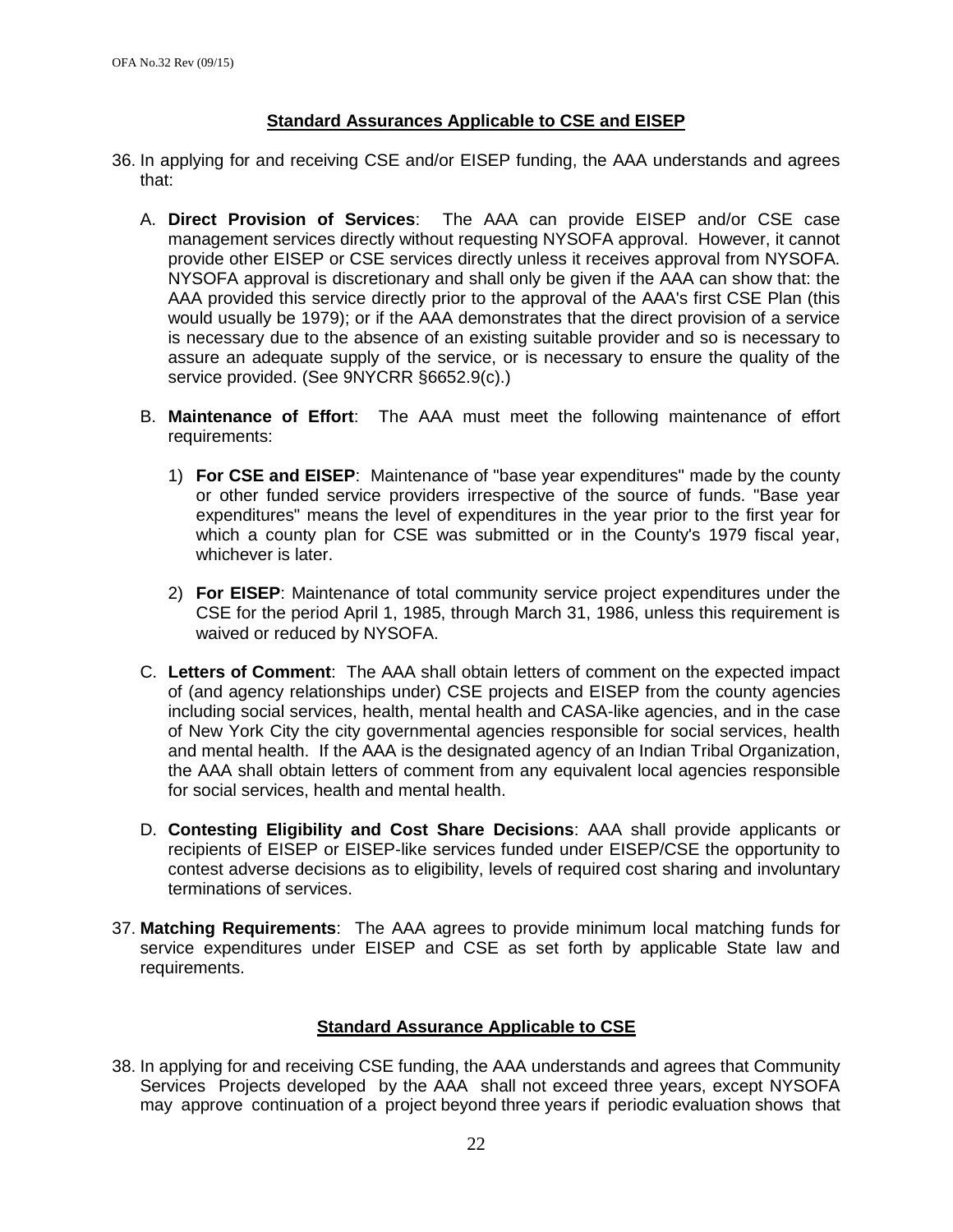the project effectively improved the delivery of services to older adults.

### **Standard Assurance Applicable to EISEP**

39. In applying for and receiving EISEP funding, the AAA understands and agrees that:

- A. **Coordination with LDSS**: The AAA is required to coordinate with its local Social Services office to establish and maintain procedures which shall ensure that EISEP does not duplicate Medicaid and Title XX programs, and ensure that these procedures are set out in a Memorandum of Understanding with such local office. This memorandum must be submitted to and approved by NYSOFA.
- B. **33% In-Home** Services Requirement: At least 33% of the AAA's total expenditures of state EISEP services dollars and required local match for those dollars must be spent on in-home services (i.e., Personal Care Level I and Personal Care Level II).
- C. **33% Ancillary** Services Requirement: No more than 33% of the AAA's total expenditures of state EISEP services dollars and required local match for those dollars may be spent on ancillary services.
- D. **County Home Care Plans (CHCP)**: The first year EISEP County Home Care Plan, as amended by any subsequent plans and CHCP revisions, is incorporated by reference and made a part of this Plan, and the goals and procedures contained in it are reaffirmed.

### **Standard Assurance Applicable to CSI**

- 40. In applying for CSI funds, the AAA understands and agrees that:
	- A. **Congregate Services:** "Congregate services" shall mean services for older adults which are provided by a public or private non-profit agency in community settings at which older adults come together for services and activities that respond to their diverse needs and interests.
	- B. **Direct Provision of CSI Services**: The AAA may contract with public agencies, municipalities, not-for-profit agencies or such other entities that provide congregate services. The AAA may not directly provide a service under CSI unless granted a waiver by the Director of NYSOFA. Approval of direct service provision will only be given if the service was directly provided prior to approval of the 1994-95 Plan, or direct provision is necessary due to the absence of an existing suitable provider or to ensure the quality of the service provided.
	- C. **Multi-County Partnerships**: Two or more counties may join together for the purpose of implementing CSI through a written agreement between the cooperating AAAs.
	- D. **Matching Funds**: Under CSI the AAA will provide matching funds equal to 25% of its CSI costs. The allowable forms of match are the same as those permitted under CSE and EISEP. In-kind salaries and rent are allowable. State funds and local funds used to match other State or Federal funds are not allowable as match. The local match can be entirely new match or local funding formerly used to match the local Recreation Program for the Elderly.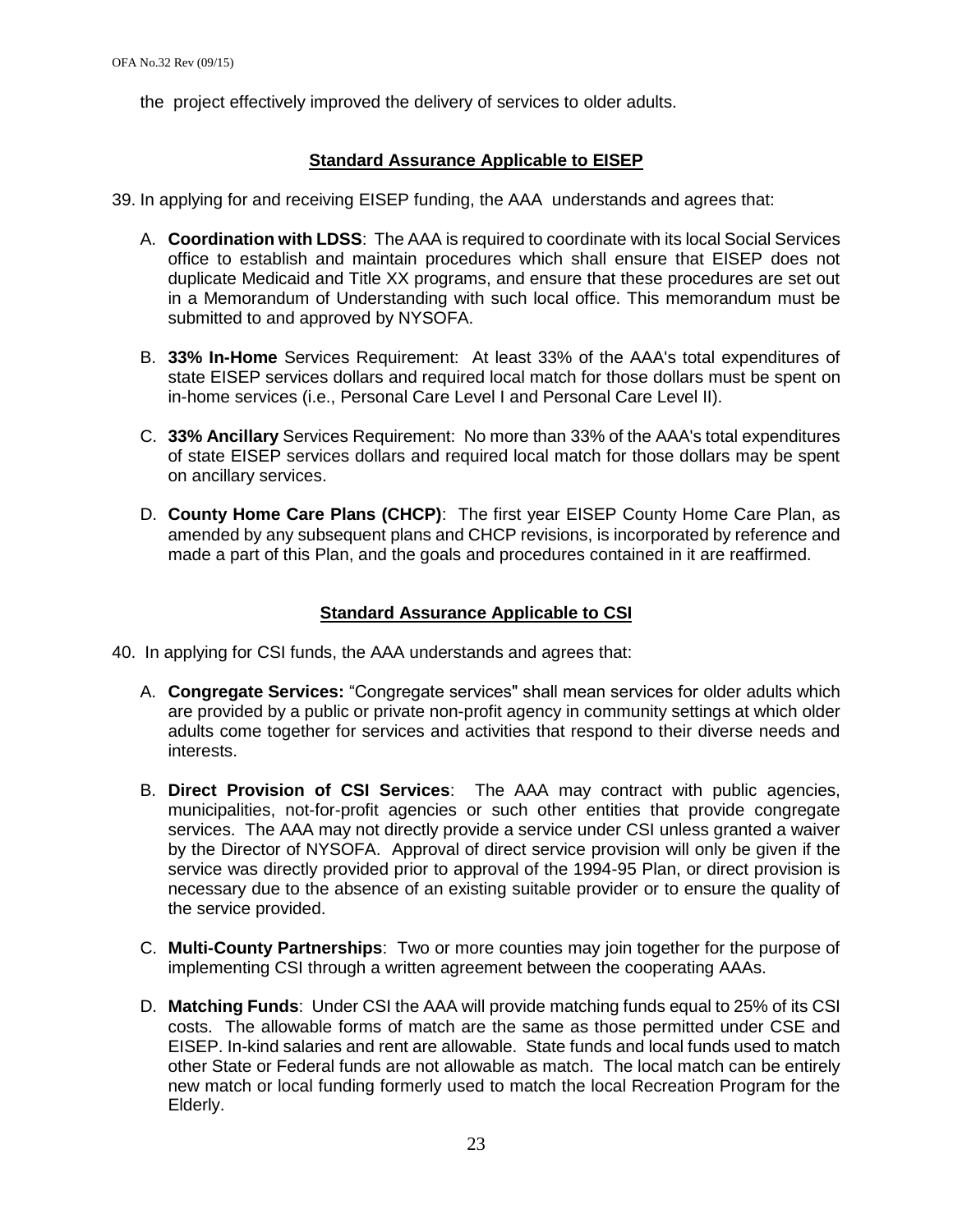- E. **Administration**: The AAA shall budget no more than 5% of CSI funds (State Aid & Local Match) for AAA administration. The AAA agrees that it will expend no more than 5% of CSI funds for AAA administration.
- F. **Meal Costs**: Meal costs are not allowable under the CSI program.

#### **Standard Assurances Applicable to NY Connects: Choices for Long Term Care**

41. **NY Connects Cooperation**: The AAA agrees to cooperate with the work of the NY Connects Program and the local long term care coordinating council as directed by NYSOFA. The AAA agrees that the AAA director will be a member of the local long term care coordinating council.

#### **Standard Assurances Applicable to Emergency Preparedness Plans**

42. **Emergency Preparedness Plans**: The AAA agrees to coordinate activities and develop longrange emergency preparedness plans with local and State emergency response agencies, relief organizations, local and State governments, and other institutions that have responsibility for disaster relief service delivery within the PSA.

#### **Standard Assurances Applicable to Mental Health Services**

43. **Mental Health Services**: The AAA agrees to follow any policies developed by NYSOFA concerning mental health issues or services as they may pertain to older adults. AAA will coordinate with NYSOFA and entities providing mental health services in the PSA to: increase public awareness of mental health disorders affecting older adults; remove barriers to the diagnosis and treatment of such disorders; and coordinate mental health services available to older adults (including mental health screenings) provided with area aging funds or other funds for mental health services available to older adults residing in the PSA.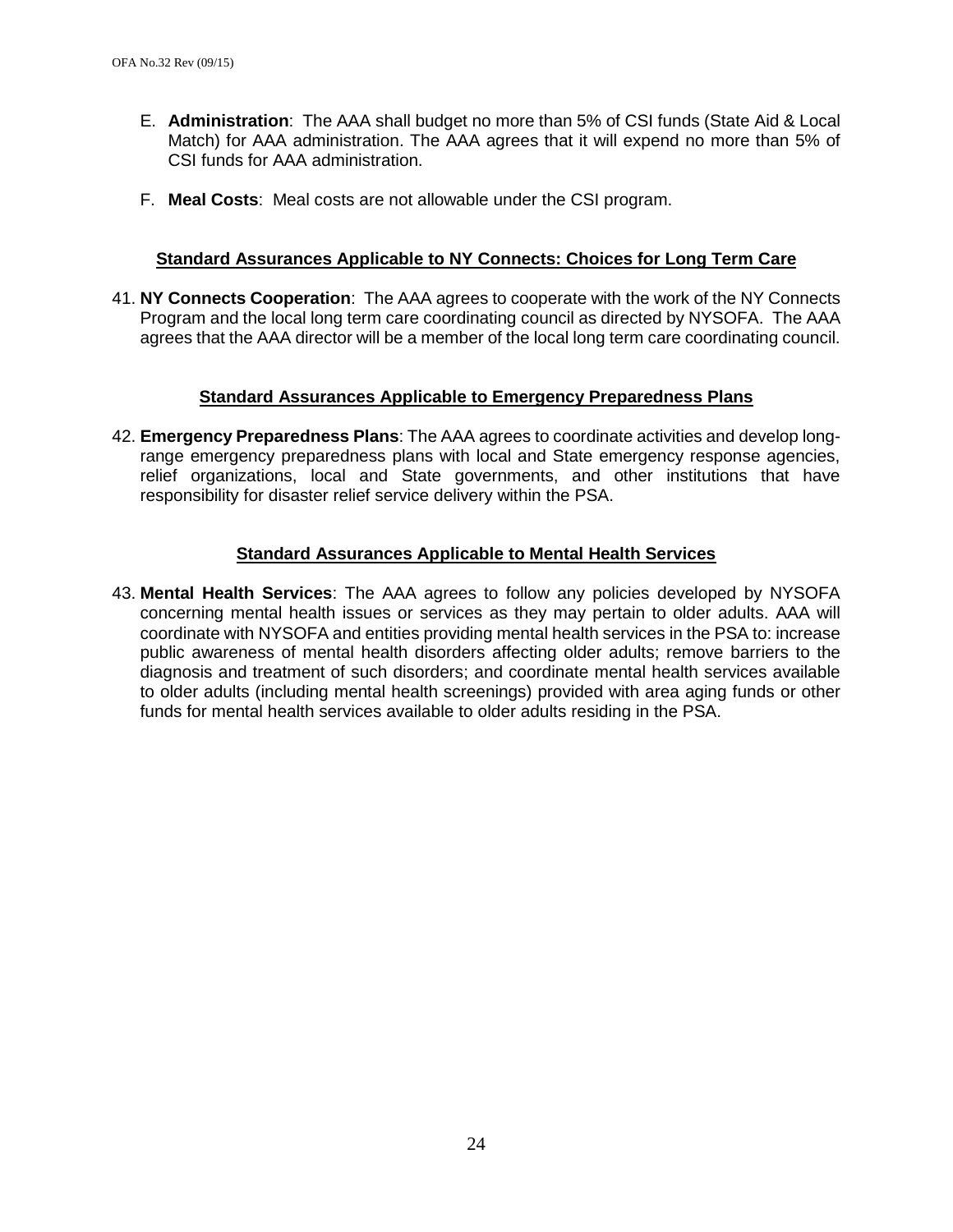### **Standard Assurances Applicable to Title V**

#### 44. **Title V:**

- A. The AAA, if it administers the Senior Community Service Employment Program (SCSEP), agrees to comply with United States Department of Labor's (USDOL) regulations, and NYSOFA policies and procedures governing SCSEP. The AAA assures and certifies that it will:
	- 1) provide community service assignments only for eligible individuals and, to the extent possible, recruit necessary technical, administrative and supervisory personnel from among eligible individuals;
	- 2) provide community service assignments for eligible individuals in the county in which they reside;
	- 3) assign eligible individuals in services related to publicly owned and operated facilities and projects, or projects sponsored by organizations, other than political parties, exempt from taxation under the provisions of section  $501(c)(3)$  of the Internal Revenue Code of 1954, except projects involving the construction, operation, or maintenance of any facility used or to be used as a place for sectarian religious instruction or worship;
	- 4) assure that no otherwise Title V qualified older person with a disability or perceived to have a disability shall, solely by reason of this disability, be excluded from participation in, be denied benefits of, or be subjected to discrimination under any program or activity receiving federal financial assistance. A person with a disability is defined as any person who has a physical or mental impairment which substantially limits one or more major life activities, has a record of such impairment, or is regarded as having such impairment. This includes alcoholism and drug addiction;
	- 5) not deny community service assignments to any person with a disability if reasonable accommodations can be made for that person's disability;
	- 6) contribute to the general welfare of the community in a manner that will:
		- a) result in an increase in employment opportunities over those opportunities which would otherwise be available,
		- b) not result in the displacement of currently employed workers (including partial displacement, such as a reduction in the hours of non-overtime work or wages or employment benefits), and
		- c) not impair existing contracts for service or result in the substitution of federal funds in connection with work that would otherwise be performed;
	- 7) not employ or continue to employ any participant to perform work which is the same or substantially the same as that performed by any other person who is on layoff;
	- 8) utilize methods of recruitment and selection (including notifying the state employment security agency when vacancies occur) which will assure that the maximum number of eligible individuals will have an opportunity to participate in the project;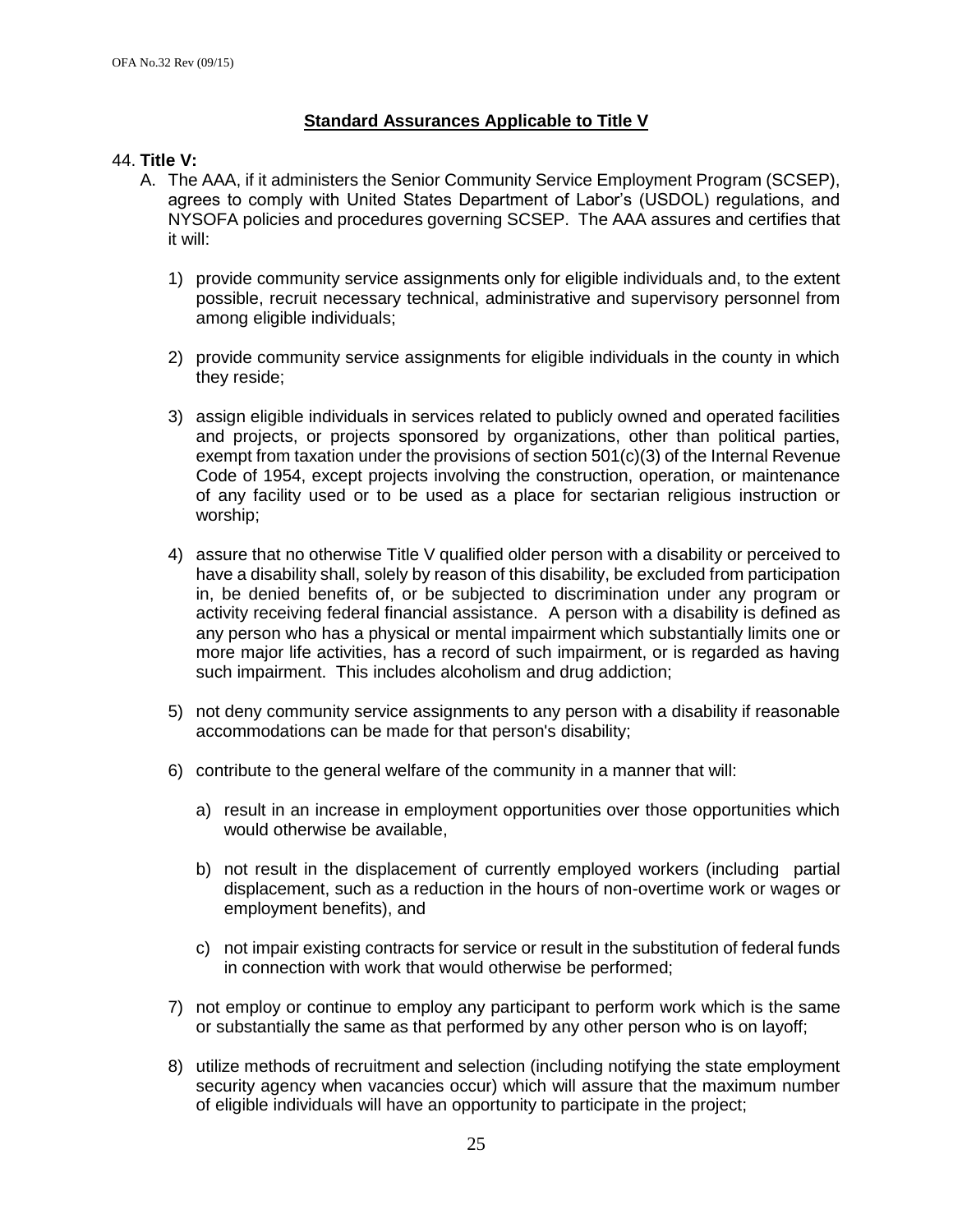- 9) conduct training as may be necessary to make the most effective use of the skills and talents of participants, provide for the reasonable expense of individuals being trained, including reasonable compensation for time spent in training; and, wherever possible, obtain all training for participants at reduced or no cost to Title V from such sources as the host agency, Workforce Innovation and Opportunity Act (WIOA) and the Carl D. Perkins Vocational and Applied Technology Education Act.;
- 10) assure that safe and healthy conditions of work will be provided;
- 11) establish and administer the grant with the advice of persons competent in the field of service in which employment is being provided, and of persons who are knowledgeable with regard to the needs of older persons;
- 12) authorize payment for reasonable transportation costs of participants which may be incurred under the grant in accordance with 20 CFR Section 641.545;
- 13) assure that to the extent feasible, the needs of minority, limited English speaking, and Native American Indian eligible individuals are served, and individuals who have the greatest economic need, at least in proportion to their numbers in the geographic jurisdiction of the project and take into consideration their rates of poverty and unemployment based on the best available information;
- 14) authorize funds to be used, to the extent feasible, to include individuals participating in the project under the State Unemployment Insurance Plan;
- 15) coordinate activities with the local WIOA system and the Carl D. Perkins Act programs to insure that project trainees can benefit from such cooperative activities as dual eligibility, shared assessments, training and referral.
- B. If the federal-state guidelines are amended or revised, the AAA will comply with them or notify NYSOFA within thirty (30) days after promulgation of the amendments or revisions that it cannot so conform so that NYSOFA may take appropriate action, including grant termination, if necessary.
- C. The AAA has complaint resolution procedures for trainees or applicants including those who are determined ineligible or against whom adverse actions are taken. Such procedures comply with federal requirements and include:
	- 1) An opportunity for the participant or applicant to respond either verbally or in writing to an action of the AAA, including filing a grievance;
	- 2) An opportunity for an informal conference;
	- 3) A prompt determination of the issue;
	- 4) If an issue cannot be resolved to the satisfaction of the participant or applicant, the participant or applicant will be notified that they have the option of appealing the decision with NYSOFA and/or the USDOL; and
	- 5) If the complaint alleges discrimination in violation of Title VI of the Civil Rights Act of 1964, the Rehabilitation Act of 1973 or the Workforce Investment Act, such complaint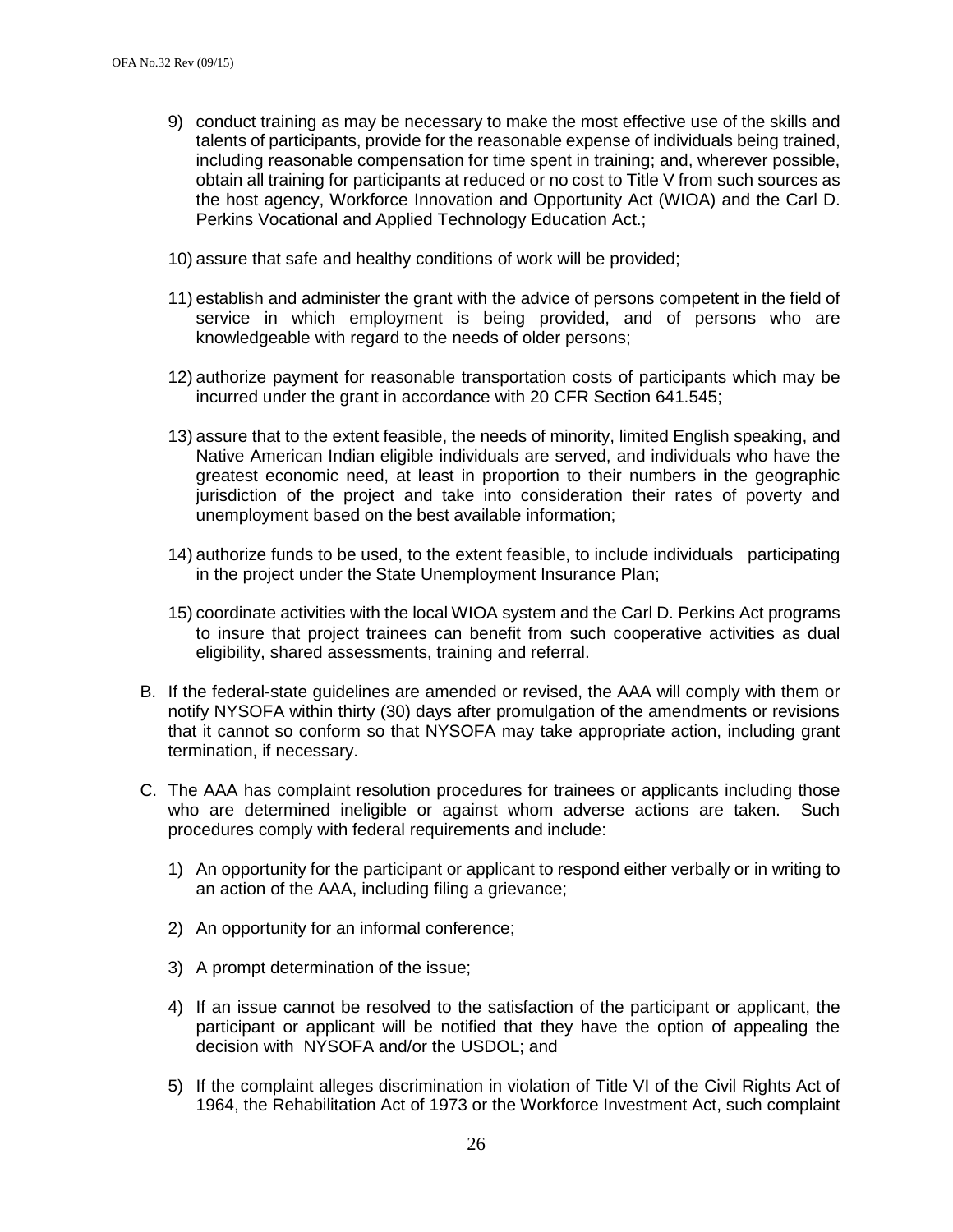may be directed or mailed to the Civil Rights Center of the USDOL and AAA will use the complaint processing procedures that meet the requirements of 29 CFR 37.70 through 37.80 to resolve the complaint.

- D. AAA agrees that it will:
	- 1) comply with the minimum wage and maximum hours provisions of the Federal Fair Labor Standards Act as they apply to hospital and educational employees of state and local governments; and,
	- 2) it will otherwise compensate participants at a rate which is at least commensurate with the highest applicable minimum wage which is either the minimum wage applicable under the Federal Fair Labor Standards Act of 1938; the New York State minimum wage for the most nearly comparable covered employment, notwithstanding any exceptions which may otherwise apply; or the prevailing rate of pay for persons employed in similar public occupations by the same employer.
- E. The AAA agrees that it will establish safeguards to prohibit employees from using their positions for a purpose that is or gives the appearance of being motivated by a desire for private gain for themselves or others, particularly those with whom they have family, business, or other ties;
- F. The AAA agrees that it will give the USDOL, the Comptroller General, the Office of the State Comptroller and NYSOFA, through any authorized representative, the access to and the right to examine all records, books, papers or documents related to SCSEP; and,
- G. The AAA agrees that it will comply with the federal regulations governing grant administration for SCSEP as set forth in 20 CFR Part 641, 29 CFR Parts 95 through 99.
- H. Eligibility Criteria and Enrollment Priorities:
	- 1) The AAA through SCSEP will provide useful part-time community service assignments for unemployed low income persons who are 55 years old or older while promoting transition to unsubsidized employment.
	- 2) To be eligible for SCSEP the individual must be no less than 55 years of age, a resident of New York State, unemployed at the time of application and whose family income does not exceed 125% of the Federal Poverty Level.
	- 3) The AAA shall recertify the income eligibility of each trainee at least once each project year between July 1 and June 30 according to the schedule in this project agreement.
- I. The AAA or, the AAA's contractor, will recruit and select eligible individuals in sufficient numbers to fill all authorized slots. Enrollment priorities for filling all positions shall be to individuals with the following priority characteristics:
	- 1) are 65 years of age or older;
	- 2) have a disability;
	- 3) have limited English proficiency or low literacy skills;
	- 4) reside in a rural area;
	- 5) are veterans (or, in some cases, spouses of veterans) for purposes of the Jobs for Veterans Act;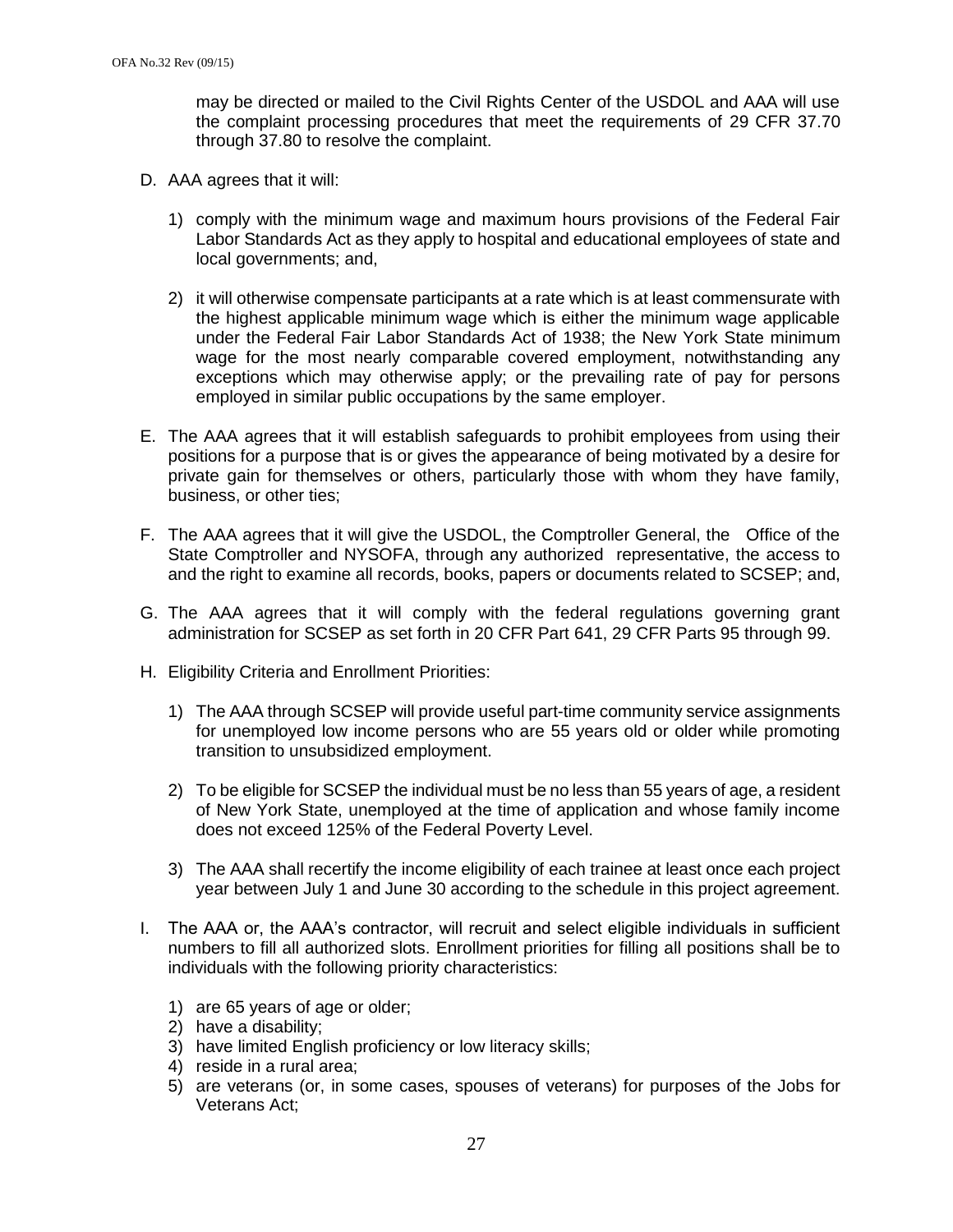- 6) have low employment prospects;
- 7) have failed to find employment after using services provided through the One-Stop delivery system; or
- 8) are homeless or are at risk for homelessness

When determining the order in which to give enrollment priority, the AAA will use following order:

- 1) Persons who qualify as a veteran or a qualified spouse under the Jobs for Veterans Act and possess at least one of the other priority characteristics;
- 2) Persons who qualify as a veteran or a qualified spouse under the Jobs for Veterans Act and do not possess any other of the priority characteristics;
- 3) Persons who do not qualify as a veteran or qualified spouse under the Jobs for Veterans Act and possess at least one of the other priority characteristics.
- J. The AAA will offer SCSEP participants the opportunity to take a physical examination within 60 days of enrollment and annually in accordance with 29 CFR §641.565.
- K. Orientation requirements:
	- 1) The AAA shall provide orientation to the SCSEP participant as soon as practicable after determination of eligibility. The orientation shall include information on term limits, project objectives, community service assignments, training, supportive services, rights and duties of the trainee, permitted and prohibited political activities, plans for transition to unsubsidized employment and a discussion of safe working conditions at the host agency.
	- 2) The AAA shall provide orientation to those individuals who will supervise SCSEP participants at the host agencies.
- L. The AAA shall assess each new participant to determine the most suitable community service assignment for the individual and to identify appropriate employment, training and community service objectives for each individual. The assessment shall be made in partnership with the new participant in accordance with 29 CFR §641.535. Assessments shall be done at least two times during a twelve month period to determine the SCSEP participant's potential for transition to unsubsidized employment. Assessments shall be documented and made a part of the participant's permanent record. Assessments and service strategies or individual employment plans of a participant, prepared under the Workforce Innovation and Opportunity Act may be substituted for one prepared by the AAA.
- M. The AAA shall use the assessment or reassessment as a basis for developing or amending an Individual Employment Plan (IEP). The IEP shall be developed in partnership with the SCSEP participant to reflect the needs, interests and desires of the participant (29 CFR §641.535). The AAA shall review the IEP at least twice in a 12-month period.
- N. The AAA shall employ reasonable means to place each SCSEP participant into unsubsidized employment. Whenever the AAA fails to achieve the performance measures established by US DOL, the AAA will develop and submit to NYSOFA a plan of action the AAA will implement to achieve the performance measures.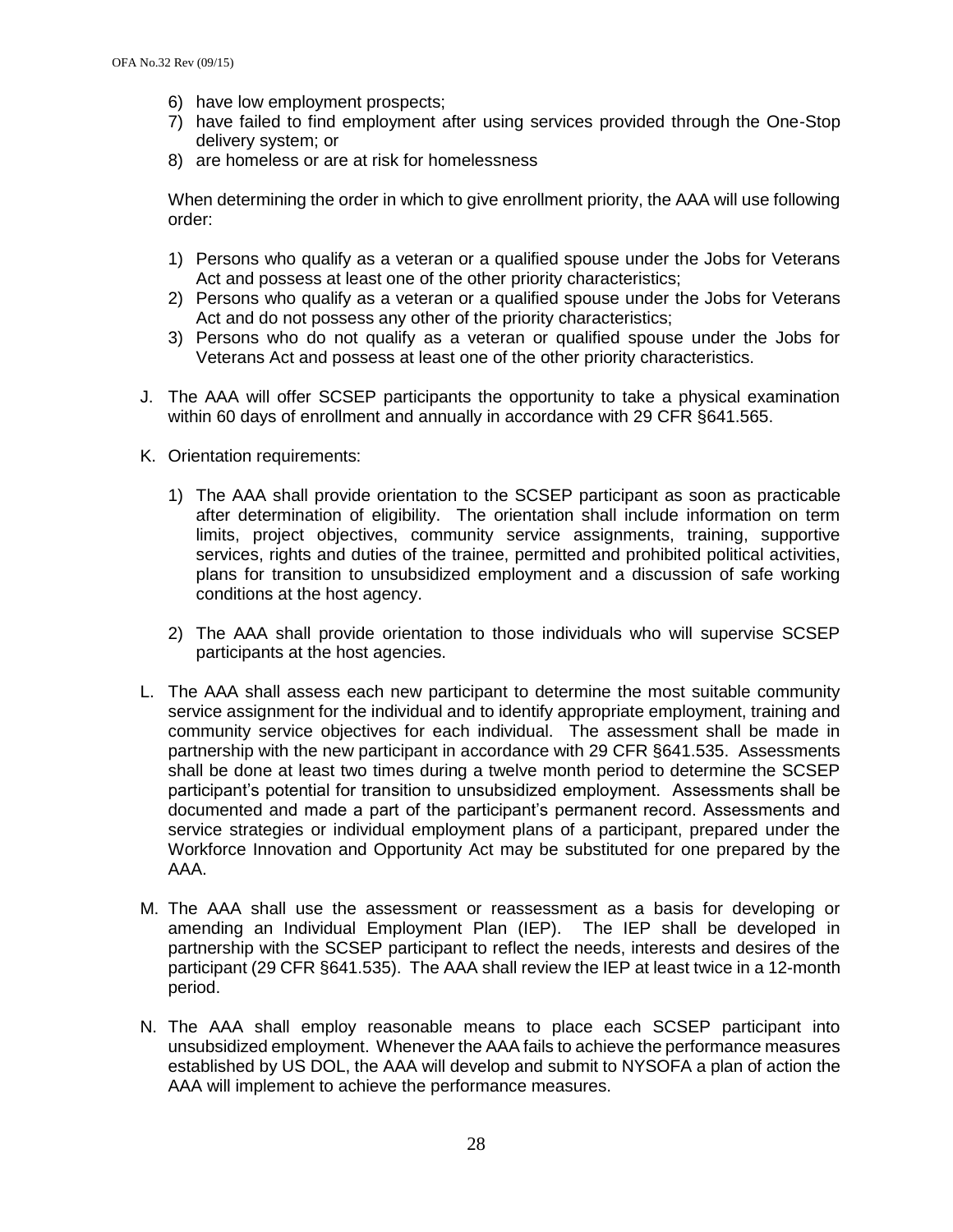- O. The AAA will complete and document a follow up for SCSEP participants who are placed in unsubsidized employment that includes the number of hours the participant worked and wages earned at least once per three (3) month period of unsubsidized placement for one year.
- P. The AAA shall ensure that all SCSEP participants, including those hired by contractors, receive all the fringe benefits as may be required by law and will ensure compliance with NYSOFA's wage and fringe benefits policy (see 12-PI-05).
- Q. The AAA shall ensure that all reporting requirements are completed in accordance with NYSOFA requirements.
- R. Term Limits:
	- 1) The AAA will limit participation in SCSEP to no longer than forty eight (48) months unless NYSOFA grants an extension for the participant that is frail and/or over the age of 75 years.
	- 2) The AAA will maintain twenty-seven (27) months as an average amount of time all trainees are in SCSEP.

### **Standard Assurances applicable to the Health Insurance Information, Counseling and Assistance Program (HIICAP)**

- 45. Health Insurance Information, Counseling and Assistance Program (HIICAP)
	- A. The AAA agrees that the Project Narrative and Budget included in the Plan may not be modified without the written consent of the NYSOFA.
	- B. The AAA agrees that it will not assign or transfer the rights or responsibilities it has with regard to the HIICAP program without the prior written consent of NYSOFA. If the AAA contracts the direct performance of the HIICAP program, including the HIICAP Coordinator, it retains primary responsible for satisfying the responsibilities set forth in this Plan and the AAA will include the responsibilities in the agreement with such contractor.
	- C. The AAA agrees to provide counseling to individual Medicare beneficiaries unable to access other channels of information or needing and preferring locally based individual counseling services.
	- D. The AAA will make counseling resources and locations locally accessible to low-income, dual-eligible, and hard-to-reach beneficiaries and will equip its counselors to provide indepth, complex counseling and enrollment assistance on Medicare, Medicare Prescription Drug Coverage, Medicare Advantage Plans, EPIC enrollment and coordination with Medicare Prescription Drug Coverage.
	- E. The AAA will provide counseling information about original Medicare plan information and options and the AAA's HIICAP assigned staff must have knowledge and develop referral contacts for assistance in the following areas:
		- 1) Medicare eligibility, benefits, preventive services and claims filing;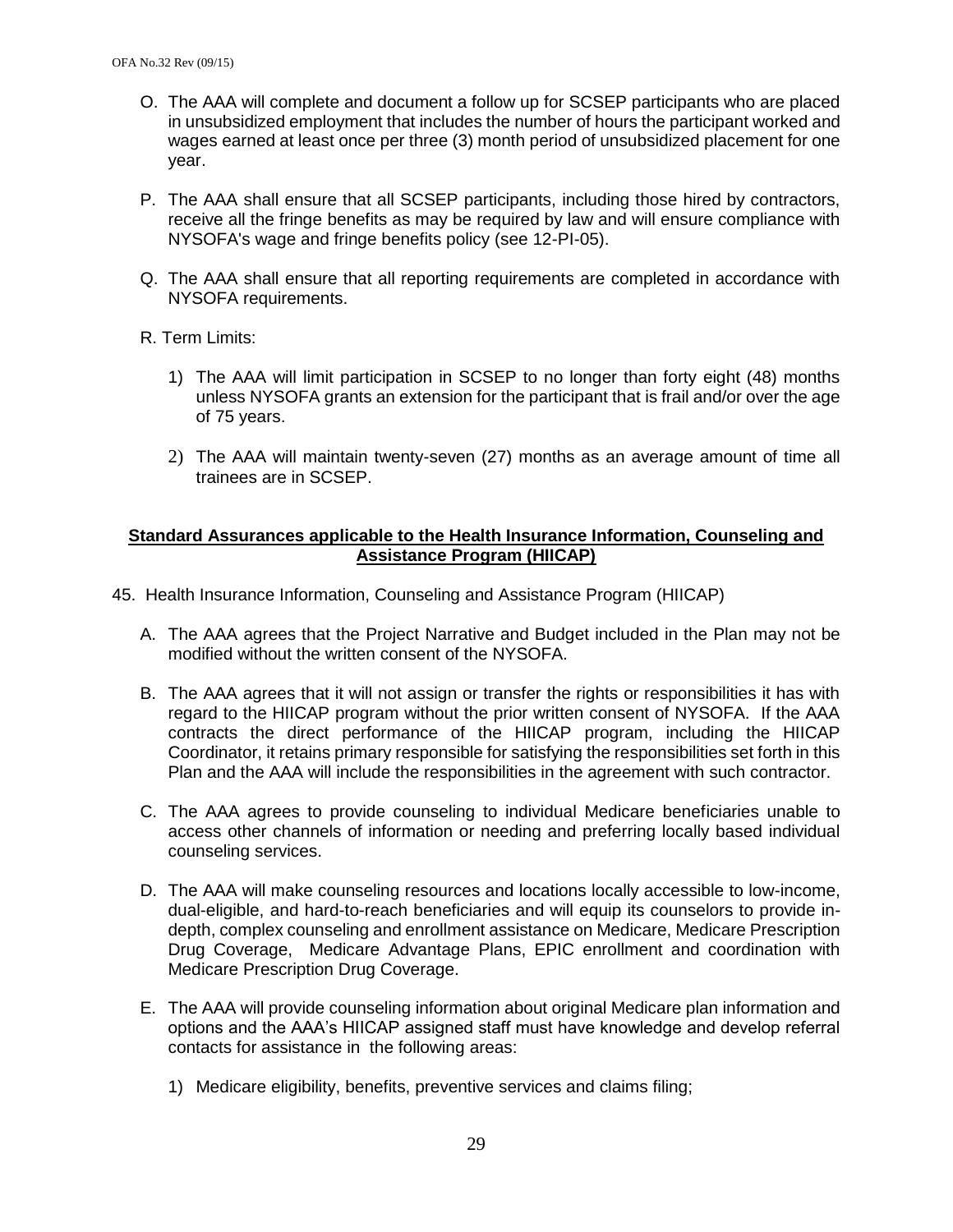- 2) Medicare Prescription Drug Benefit;
- 3) EPIC and how it works with the Medicare prescription drug plans;
- 4) Medicaid eligibility, benefits and spousal protections (local Department for Social Services), Medicaid Managed Long Term Care (ICAN);
- 5) Medicare Supplement insurance policy coverage, comparison information and claims filing;
- 6) Long Term Care (LTC) insurance and planning (NYS Partnership for LTC); and
- 7) Other types of health insurance benefits (including employer, retiree, Medicare Savings Program benefits, "Extra Help", etc.).
- F. The AAA acknowledges that HIICAP is a volunteer-based program and will be operated as such. AAAs must increase and enhance the counselor work force and equip them to be proficient in the areas noted above. A list of all trained HIICAP volunteers and staff must be submitted to NYSOFA as part of the AAA's application. In order to avoid a conflict of interest, an AAA will not allow individuals who are currently licensed as health insurance agents/brokers or have some other conflict of interest to volunteer for HIICAP in any capacity even if the individual is willing to sign a disclaimer stating that he or she will provide unbiased insurance counseling information to clients.
- G. The AAA will ask program volunteers whether or not they are licensed to sell health insurance products and the status of their current license.
- H. The AAA agrees to designate a HIICAP Coordinator to be responsible for the AAA's performance under this Plan. The HIICAP Coordinator shall be the AAA's representative and contact person for all HIICAP related issues including program and reporting.
- I. The HIICAP Coordinator(s) designated by the AAA will oversee the training and quality of service provided by all volunteers and staff. The Coordinator(s) annually will certify that volunteers have satisfied the annual training requirements. Significant training and support will be necessary to prepare counselors to help beneficiaries understand and enroll in new choices and benefits created by the MMA (Medicare Modernization Act) and subsequent Federal Laws such as the Affordable Care Act of 2010. The Coordinator will oversee and manage the inventory of training and consumer education supplies.
- J. The AAA agrees that its designated HIICAP Coordinator(s) will attend at least one NYSOFA HIICAP training, use all NYSOFA-prescribed HIICAP training material, and encourage counselors to participate in NYSOFA sponsored monthly coordinator and other conference calls.
- K. The AAA agrees that all HIICAP Coordinators and volunteers, who counsel Medicare beneficiaries, will participate in the HIICAP certification process, as often as is required by NYSOFA.
- L. The AAA shall update the Security Plan originally submitted in the first year of the grant (9/28/92 – 9/27/93) describing steps undertaken to protect the confidentiality of all project related information that identifies individuals (hereafter referred to as client information). The Security Plan must specify that client information is confidential, that it may not be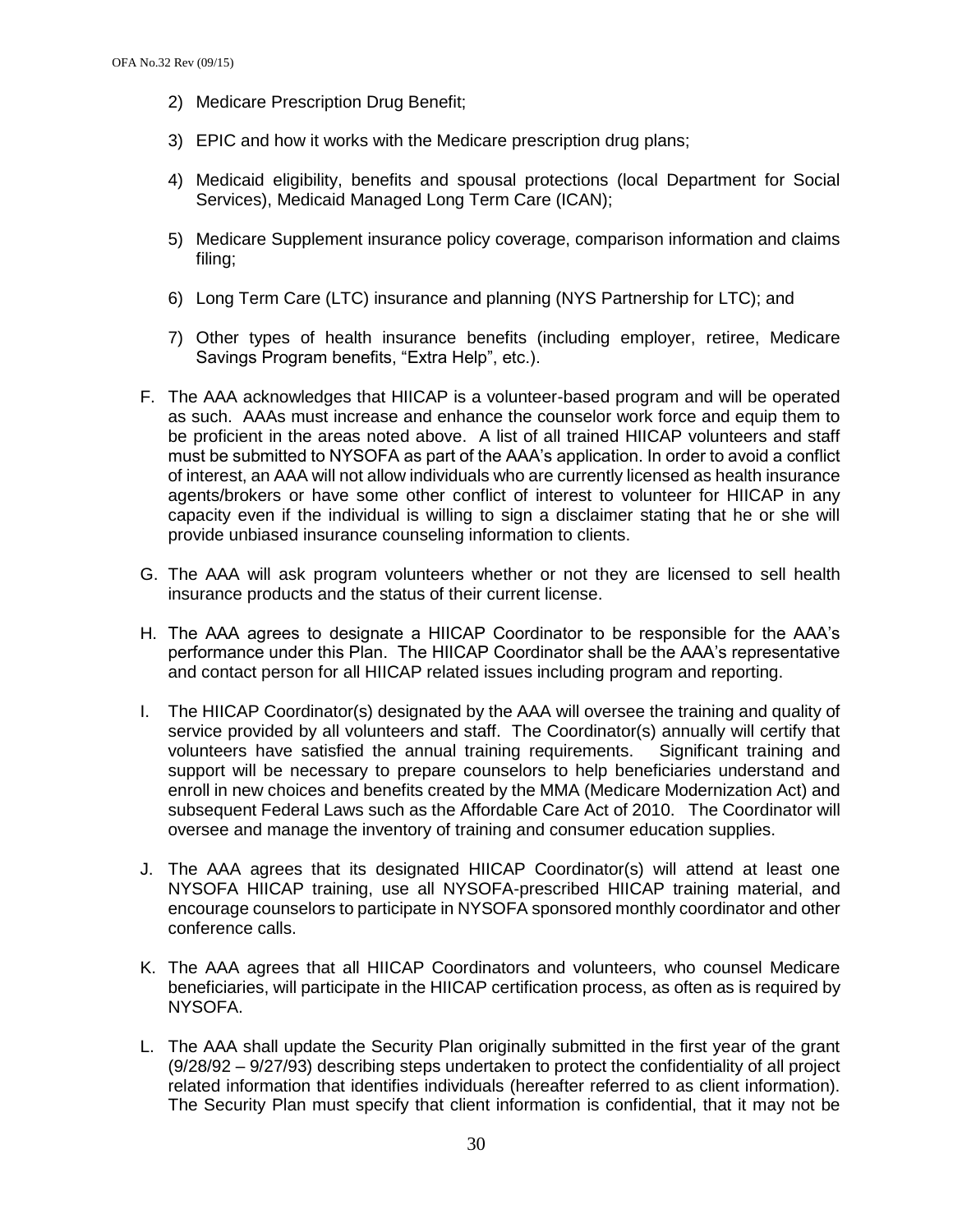disclosed directly or indirectly except for purposes directly concerned with the conduct of the project, and that informed written consent of the individual be obtained for any disclosure not directly concerned with the conduct of the project. AAAs joining HIICAP for the first time shall provide a plan that outlines how they will protect client information. The Plan should be included in the application.

- M. The AAA assumes responsibility for the accuracy and completeness of the information contained in all technical documents and reports submitted.
- N. The AAA agrees that it will submit monthly performance reports as specified by NYSOFA on all HIICAP Client Contacts and Public & Media Events via the National SHIP (State Health Insurance Assistance Program) reporting System at [https://shipnpr.acl.gov.](https://shipnpr.acl.gov/) The AAA agrees to complete the annual Resource Report on paper forms and send the completed report to NYSOFA.
- O. The AAA agrees to ensure the capacity to access Internet information via basic dial-up access at the minimum, with a high-speed connection preferred, including expanding and maintaining Internet capability at the local counseling levels. The AAA will have the capacity to send and receive a high volume of information (including training materials and Power Point presentations) through electronic mail (email) and through the Internet. The AAA assures that HIICAP counselors will have access to Internet-based information, training materials, counseling and enrollment tools.
- P. The AAA agrees to ensure adequate capacity to receive and properly answer and address all calls received through the NYS HIICAP Hotline (1-800-701-0501) as calls are automatically transmitted to the local AAA/HIICAP.
- Q. Upon approval of this application and issuance of a Notification of Grant Award, the AAA is eligible to request an advance of up to twenty-five percent (25%) of its award. The AAA shall submit appropriate Claim for Payment in such form as required by NYSOFA. The final Claim for Payment will be submitted to NYSOFA within sixty (60) days after the ending date of the grant period.
- R. The AAA will include the express acknowledgement, "This publication has been created or produced by [county] with financial assistance, in whole or in part through a grant from the New York State Office for the Aging and the Administration for Community Living." on all new publications funded solely or in part by HIICAP.
- S. NYSOFA has approved the following disclaimers that the AAA must use when disseminating HIICAP materials and/or advertising:
	- 1) "The information provided by the Health Insurance Information, Counseling and Assistance Program is intended for the sole purpose of educating consumers in regard to the choices available for their health insurance needs. Particular emphasis is placed on understanding original Medicare. Nothing herein is intended nor should it be construed as an endorsement by the State of New York of any specific insurance product or insurer."
	- 2) If the above disclaimer is too lengthy for certain media items (i.e. flyers, small brochures, etc., the disclaimer below may be used as a substitute:

"New York State does not endorse nor recommend any specific insurance product